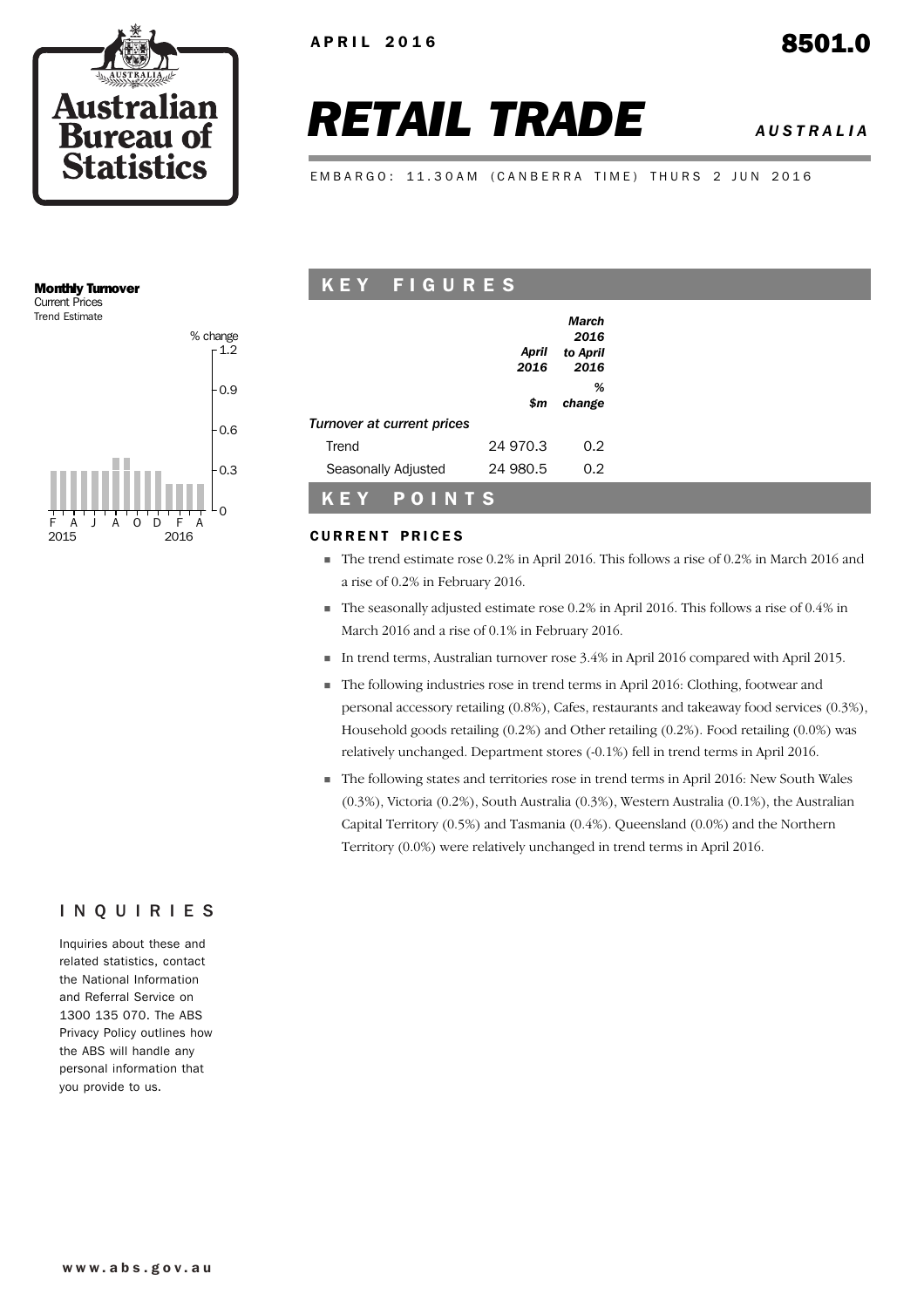## NOTES

| FORTHCOMING ISSUES    | <b>ISSUE</b>                               | <b>RELEASE DATE</b>                                                                                                               |  |  |  |
|-----------------------|--------------------------------------------|-----------------------------------------------------------------------------------------------------------------------------------|--|--|--|
|                       | May 2016                                   | 5 July 2016                                                                                                                       |  |  |  |
|                       | June 2016                                  | 4 August 2016                                                                                                                     |  |  |  |
|                       | <b>July 2016</b>                           | 1 September 2016                                                                                                                  |  |  |  |
|                       | August 2016                                | 5 October 2016                                                                                                                    |  |  |  |
|                       | September 2016                             | 4 November 2016                                                                                                                   |  |  |  |
|                       | October 2016                               | 2 December 2016                                                                                                                   |  |  |  |
|                       |                                            |                                                                                                                                   |  |  |  |
| CHANGES IN THIS ISSUE |                                            | This issue includes updated online retail turnover estimates for the April 2016 reference                                         |  |  |  |
|                       |                                            | month and updated consumer sales estimates for the March 2016 quarter.                                                            |  |  |  |
| REVISIONS             |                                            | There are no revisions to the original estimates. Revisions to seasonally adjusted                                                |  |  |  |
|                       |                                            | estimates are due to the concurrent methodology for deriving seasonal factors. For                                                |  |  |  |
|                       |                                            | information on seasonal adjustment and trend estimation please refer to the explanatory                                           |  |  |  |
|                       | notes of this publication.                 |                                                                                                                                   |  |  |  |
| TIME SERIES DATA      |                                            | Data available from the Downloads tab of this issue on the ABS website include longer                                             |  |  |  |
|                       | time series of tables in this publication: |                                                                                                                                   |  |  |  |
|                       |                                            | • Monthly retail turnover by state and 15 industry subgroups in trend, seasonally                                                 |  |  |  |
|                       | adjusted and original terms                |                                                                                                                                   |  |  |  |
|                       |                                            | • Monthly retail turnover completely enumerated and sample sectors, by six industry<br>groups and also by state in original terms |  |  |  |
|                       |                                            | • Monthly retail turnover completely enumerated sector, total level in trend,                                                     |  |  |  |
|                       |                                            | seasonally adjusted and original terms                                                                                            |  |  |  |
|                       |                                            | ■ Quarterly retail chain volume measures by six industry groups and also by state in                                              |  |  |  |
|                       |                                            | trend, seasonally adjusted and original terms                                                                                     |  |  |  |
|                       |                                            | Quarterly retail turnover per capita in trend, seasonally adjusted and original terms                                             |  |  |  |
|                       |                                            | Quarterly sales to households by selected service industries in original terms.                                                   |  |  |  |
|                       |                                            |                                                                                                                                   |  |  |  |
| ABBREVIATIONS         | ABN Australian Business Number             |                                                                                                                                   |  |  |  |
|                       | ABS                                        | Australian Bureau of Statistics                                                                                                   |  |  |  |
|                       | <b>ANZSIC</b>                              | Australian and New Zealand Standard Industrial Classification                                                                     |  |  |  |
|                       | ARIMA                                      | autoregressive integrated moving average                                                                                          |  |  |  |
|                       | Australian Taxation Office<br><b>ATO</b>   |                                                                                                                                   |  |  |  |
|                       | not elsewhere classified<br>n.e.c.         |                                                                                                                                   |  |  |  |
|                       | PAYGW                                      | pay-as-you-go withholding                                                                                                         |  |  |  |
|                       | relative standard error<br>RSE             |                                                                                                                                   |  |  |  |
|                       |                                            |                                                                                                                                   |  |  |  |

David W. Kalisch Australian Statistician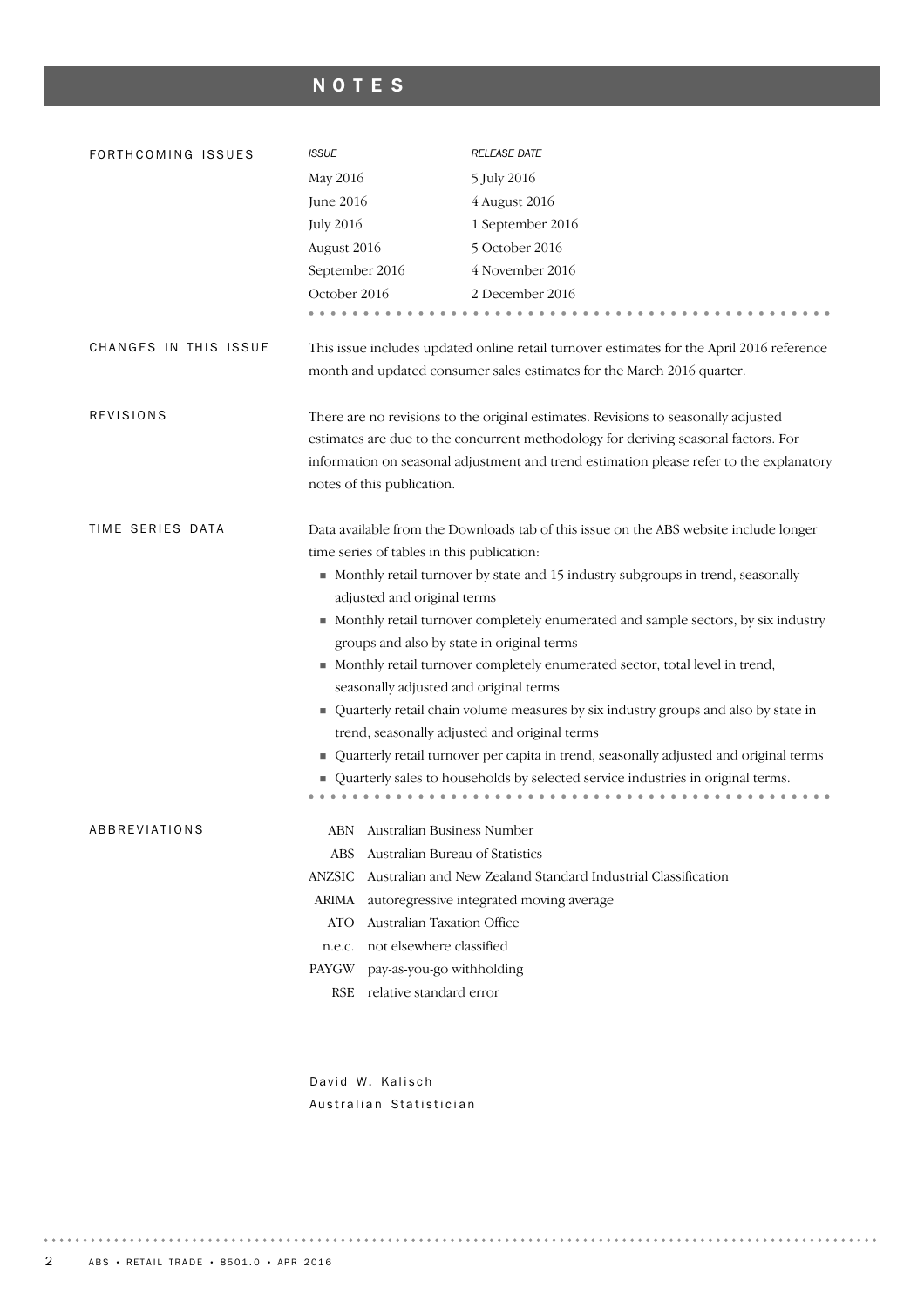#### CONTENTS

#### *page*

| COMMENTARY             |                                                                             |
|------------------------|-----------------------------------------------------------------------------|
|                        |                                                                             |
|                        |                                                                             |
| <b>TABLES</b>          |                                                                             |
|                        | MONTHLY ESTIMATES                                                           |
|                        | 1                                                                           |
|                        | RETAIL TURNOVER, By Industry Group - Percentage change from<br>$\mathbf{2}$ |
|                        |                                                                             |
|                        | 3                                                                           |
|                        | RETAIL TURNOVER, By State - Percentage change from previous month 11<br>4   |
| ADDITIONAL INFORMATION |                                                                             |
|                        |                                                                             |
|                        | Appendix 1 - Experimental Estimates of Online Retail Turnover 20            |
|                        |                                                                             |
|                        |                                                                             |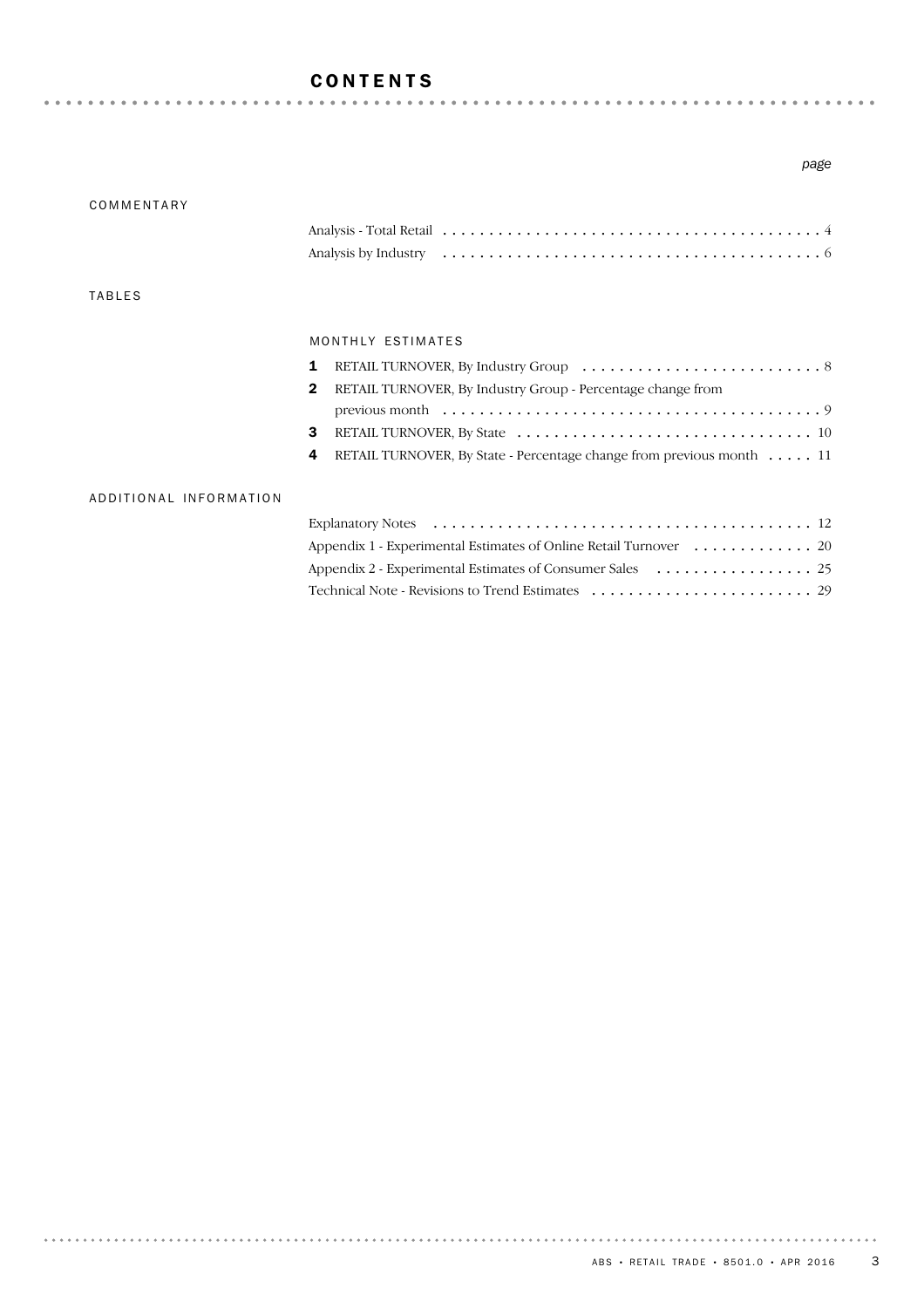#### ANALYSIS - TOTAL RETAIL

TOTAL RETAIL - MONTHLY

The chart below shows the trend series and seasonally adjusted series to April 2016.

In current prices, the trend estimate for Australian turnover rose 0.2% in April 2016 following a rise of 0.2% in March 2016 and a rise of 0.2% in February 2016.

The seasonally adjusted estimate for Australian turnover rose 0.2% in April 2016 following a rise of 0.4% in March 2016 and a rise of 0.1% in February 2016.

The original estimate for Australian turnover fell 2.2% in April 2016. The original estimate for chains and other larger retailers fell 3.3% in April 2016. The original estimate for smaller retailers fell 0.1% in April 2016.



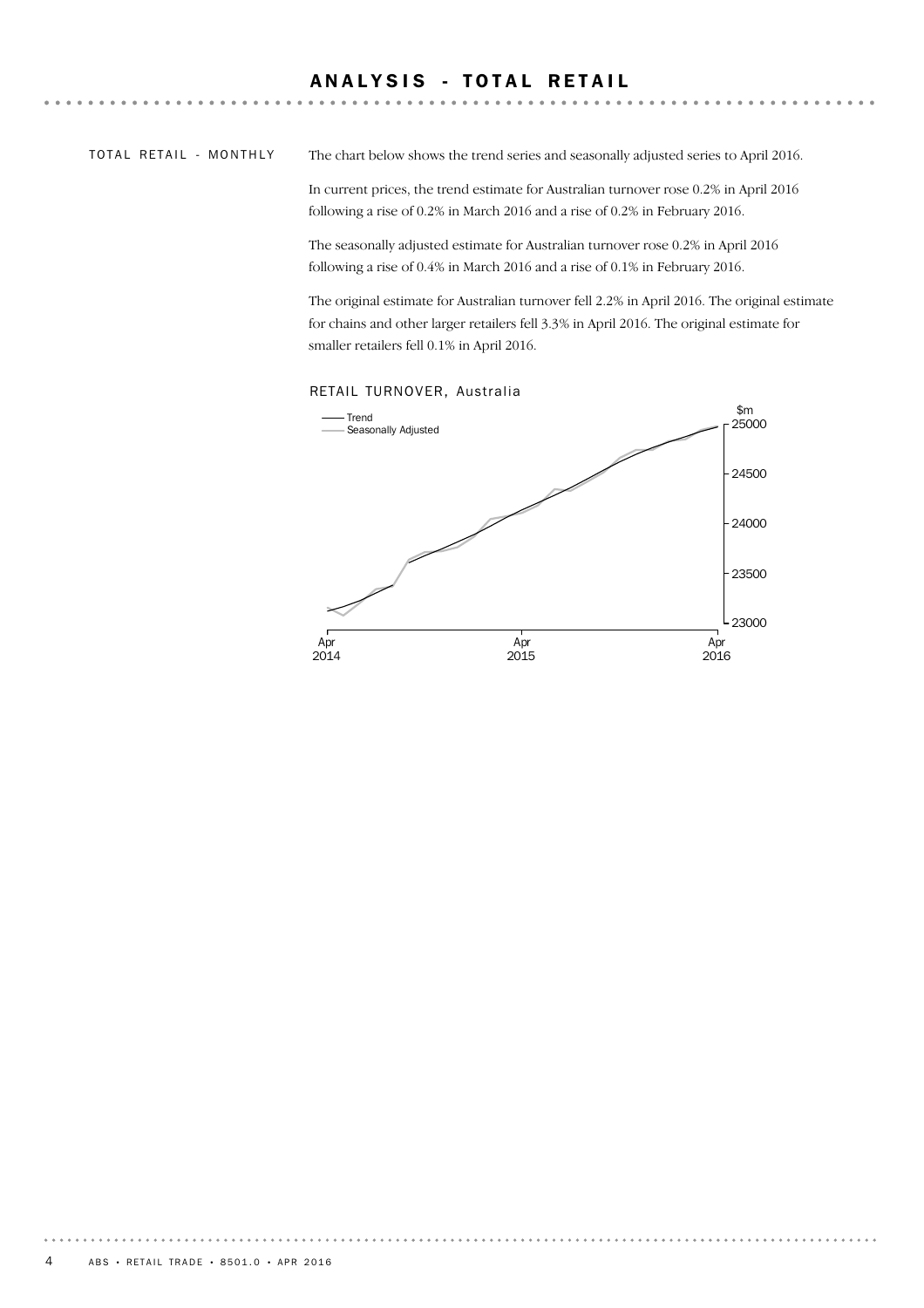#### TOTAL RETAIL - BY STATE

The following states and territories rose in trend terms in April 2016: New South Wales (0.3%), Victoria (0.2%), South Australia (0.3%), Western Australia (0.1%), the Australian Capital Territory (0.5%) and Tasmania (0.4%). Queensland (0.0%) and the Northern Territory (0.0%) were relatively unchanged in trend terms in April 2016.

The following states and territories rose in seasonally adjusted terms in April 2016: New South Wales (0.3%), Western Australia (0.6%), South Australia (0.5%), Tasmania (1.0%), the Australian Capital Territory (0.9%) and the Northern Territory (0.7%). Victoria (-0.3%) and Queensland (-0.1%) fell in seasonally adjusted terms in April 2016.



RETAIL TURNOVER, States and Territories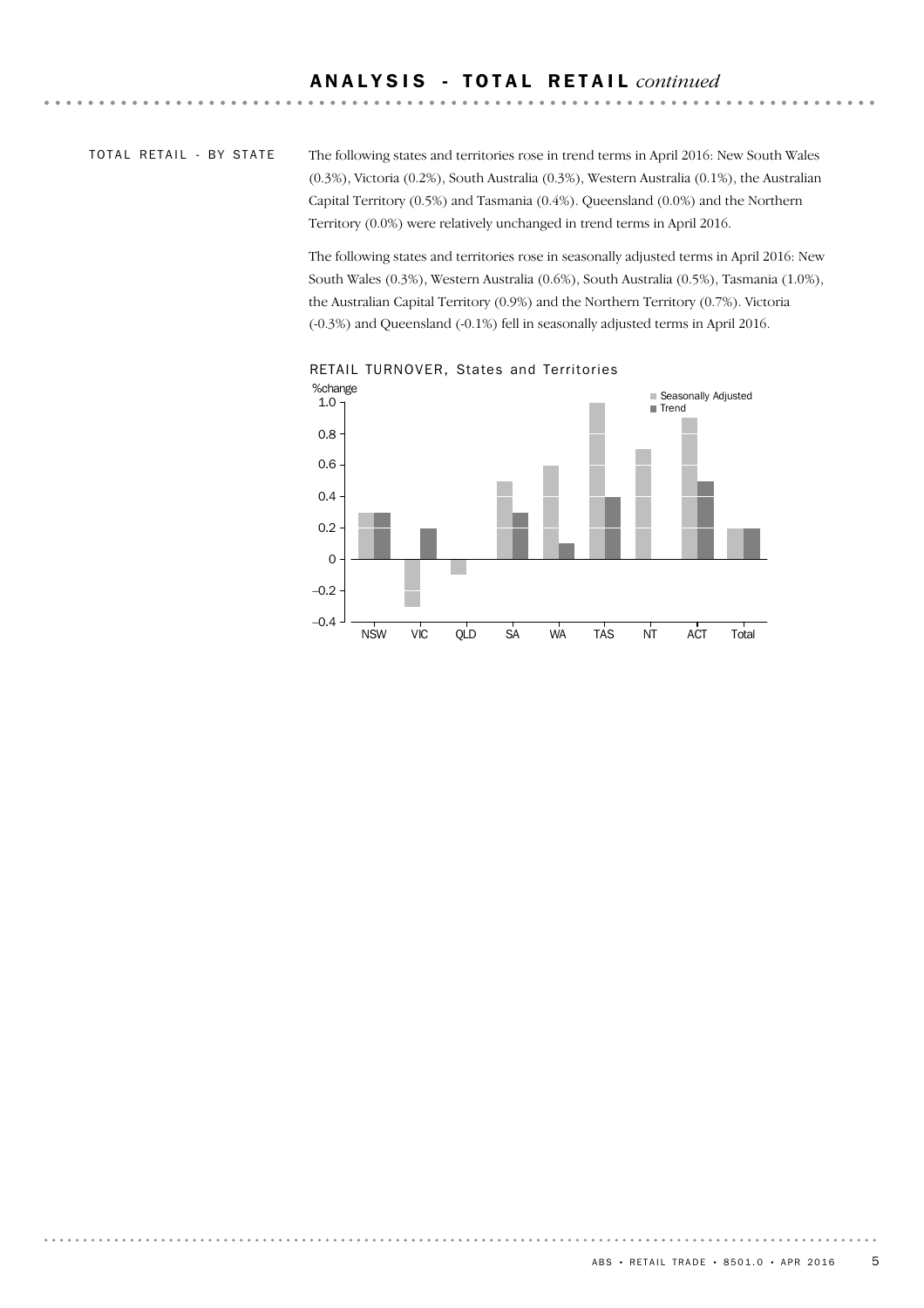#### ANALYSIS BY INDUSTRY

#### FOOD RETAILING

In current prices, the trend estimate for Food retailing (0.0%) was relatively unchanged in April 2016. The seasonally adjusted estimate fell 0.3%. By industry subgroup, the trend estimate rose for Other specialised food retailing (0.3%) and Liquor retailing (0.2%) and was relatively unchanged for Supermarket and grocery stores (0.0%). The seasonally adjusted estimate fell for Supermarket and grocery stores (-0.2%), Liquor retailing (-1.4%) and Other specialised food retailing (-1.1%).



#### HOUSEHOLD GOODS RETAILING

In current prices, the trend estimate for Household goods retailing rose 0.2% in April 2016. The seasonally adjusted estimate rose 0.3%. By industry subgroup, the trend estimate rose for Hardware, building and garden supplies retailing (0.8%) and fell for Furniture, floor coverings, houseware and textile goods retailing (-0.2%) and Electrical and electronic goods retailing (-0.1%). The seasonally adjusted estimate rose for Hardware, building and garden supplies retailing (1.2%) and Furniture, floor coverings, houseware and textile goods retailing (1.5%) and fell for Electrical and electronic goods retailing (-1.4%).



#### CLOTHING, FOOTWEAR AND PERSONAL ACCESSORY RETAILING

In current prices, the trend estimate for Clothing, footwear and personal accessory retailing rose 0.8% in April 2016. The seasonally adjusted estimate rose 0.5%. By industry subgroup, the trend estimate rose for Clothing retailing (0.9%) and Footwear and other personal accessory retailing (0.1%). The seasonally adjusted estimate rose for Footwear and other personal accessory retailing (3.6%) and fell for Clothing retailing (-0.9%).

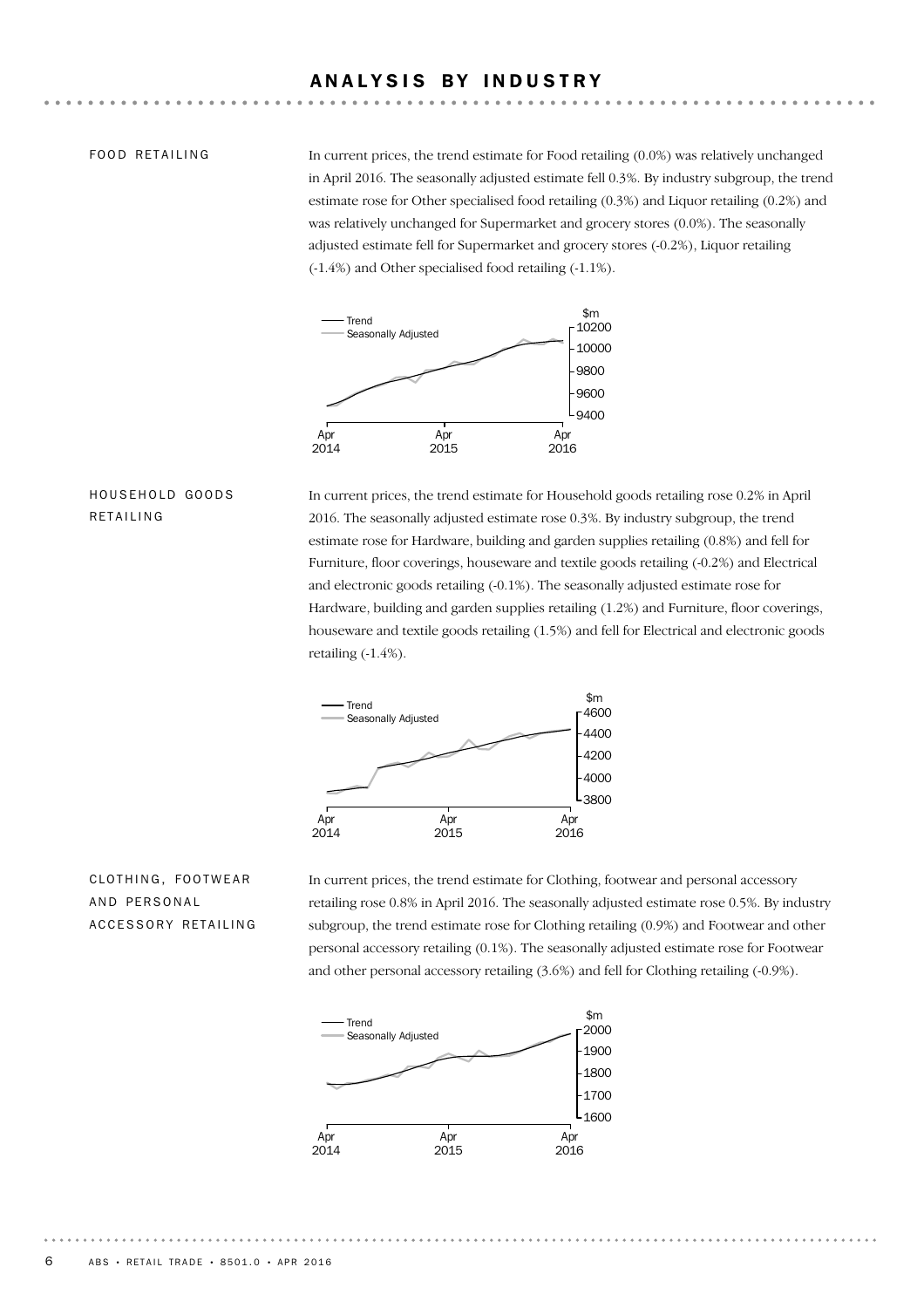#### DEPARTMENT STORES

In current prices, the trend estimate for Department stores fell 0.1% in April 2016. The seasonally adjusted estimate rose 0.4%.



#### OTHER RETAILING

In current prices, the trend estimate for Other retailing rose 0.2% in April 2016. The seasonally adjusted estimate rose 0.2%. By industry subgroup, the trend estimate rose for Other retailing n.e.c. (0.5%) and Pharmaceutical, cosmetic and toiletry goods retailing (0.4%) and fell for Newspaper and book retailing (-1.3%) and Other recreational goods retailing (-0.5%). The seasonally adjusted estimate rose for Pharmaceutical, cosmetic and toiletry goods retailing (1.0%) and Other retailing n.e.c (0.7%) and fell for Other recreational goods retailing (-2.8%) and Newspaper and book retailing (-1.2%).



#### CAFES, RESTAURANTS AND TAKEAWAY FOOD SERVICES

In current prices, the trend estimate for Cafes, restaurants and takeaway food services rose 0.3% in April 2016. The seasonally adjusted estimate rose 1.0%. By industry subgroup, the trend estimate rose for Takeaway food services (0.7%) and was relatively unchanged for Cafes, restaurants and catering services (0.0%). The seasonally adjusted estimate rose for Cafes, restaurants and catering services (1.0%) and Takeaway food services (1.1%).

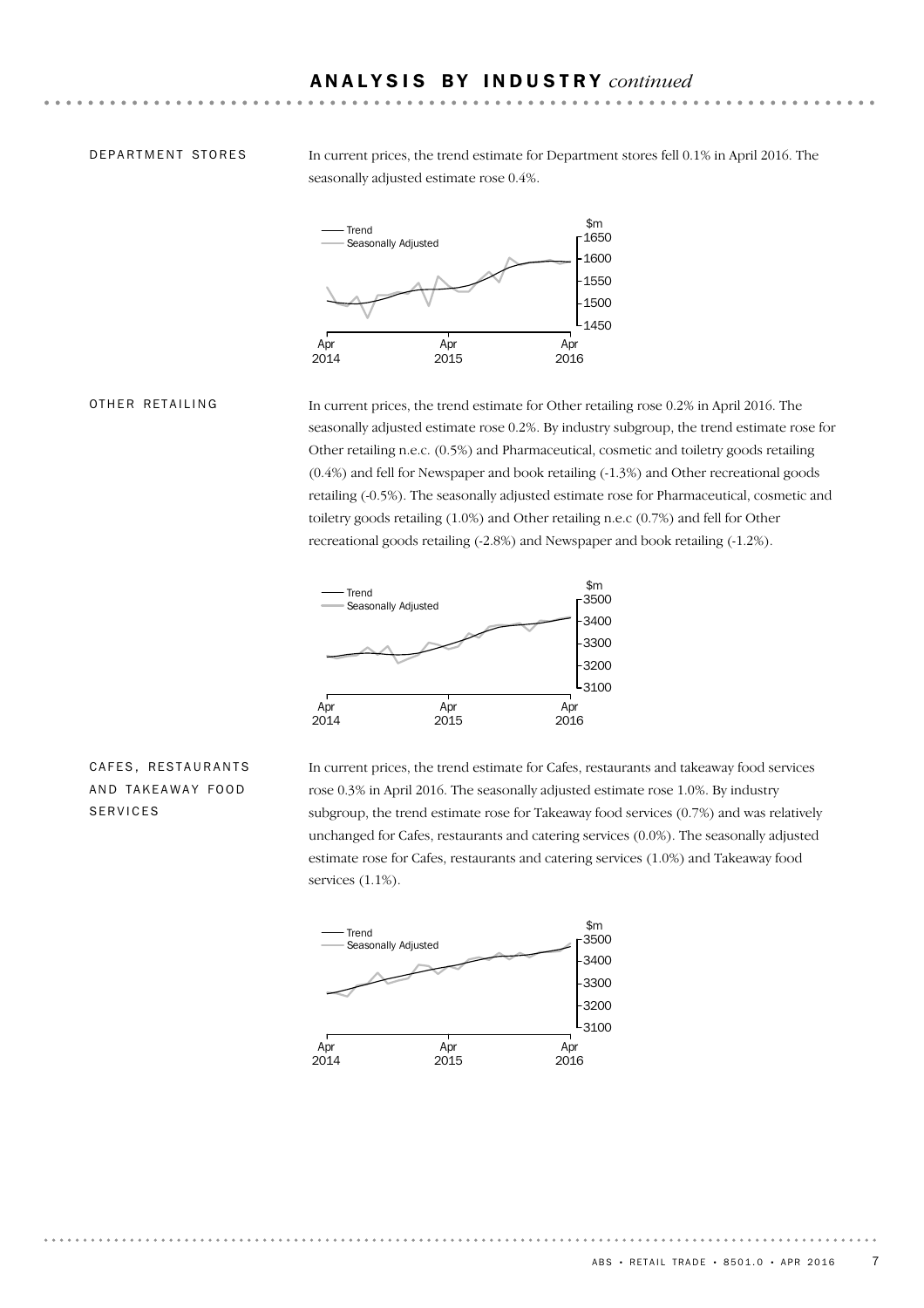

## **1** RETAIL TURNOVER, By Industry Group

|                     |                  | Household          | Clothing, footwear  |                     |                          | Cafes, restaurants      |                      |
|---------------------|------------------|--------------------|---------------------|---------------------|--------------------------|-------------------------|----------------------|
|                     | Food             | goods              | & personal          | Department          | Other                    | & takeaway              |                      |
|                     | retailing        | retailing          | accessory retailing | stores              | retailing                | food services           | Total                |
| Month               | \$m\$            | \$m                | \$m\$               | \$m\$               | \$m\$                    | \$m\$                   | \$m\$                |
|                     |                  |                    |                     |                     |                          |                         |                      |
|                     |                  |                    |                     | ORIGINAL            |                          |                         |                      |
| 2015                |                  |                    |                     |                     |                          |                         |                      |
| February            | 9 0 20.0         | 3 682.4            | 1456.2              | 1 0 5 3.8           | 2924.9                   | 3 0 27.5                | 21 164.8             |
| March               | 9926.5           | 3 983.5            | 1702.0              | 1 3 6 7 . 2         | 3 163.4                  | 3 3 6 1.9               | 23 504.4             |
| April               | 9538.0           | 3 7 1 3.9          | 1 7 9 3.4           | 1 4 4 2.2           | 2974.8                   | 3 2 6 6.5               | 22 728.8             |
| May                 | 9 707.1          | 3976.9             | 1891.2              | 1 4 28.7            | 3 1 2 6.2                | 3 3 1 4 .0              | 23 444.1             |
| June                | 9 2 1 7 . 8      | 4 3 1 9.2          | 1 7 7 4 . 7         | 1 480.9             | 3 149.8                  | 3 2 5 7 . 5             | 23 199.9             |
| July                | 9 7 1 8.0        | 4 186.1            | 1788.5              | 1 540.9             | 3 2 3 8.8                | 3 4 4 5 . 3             | 23 917.5             |
| August              | 9834.8           | 4 1 5 9.8          | 1697.1              | 1 3 3 1.9           | 3 2 7 6.4                | 3 4 2 1.1               | 23 721.1             |
| September           | 9 6 4 5.8        | 4 2 7 3 . 9        | 1790.1              | 1 400.1             | 3 3 4 7 . 2              | 3 4 4 4 .4              | 23 901.6             |
| October             | 10 319.2         | 4 567.9            | 1888.5              | 1566.3              | 3 4 6 7.6                | 3 5 2 5.8               | 25 335.4             |
| November            | 10 128.5         | 4 692.8            | 1915.6              | 1730.5              | 3 708.2                  | 3 4 9 1.3               | 25 666.9             |
| December            | 11 731.2         | 5735.9             | 3079.9              | 2913.6              | 4 5 20.5                 | 3819.9                  | 31 800.9             |
|                     |                  |                    |                     |                     |                          |                         |                      |
| 2016                |                  |                    |                     |                     |                          |                         |                      |
| January             | 10 244.9         | 4 3 7 6 . 7        | 1875.7              | 1519.2              | 3 176.3                  | 3 4 3 1.8               | 24 624.6             |
| February            | 9 5 5 6.9        | 3979.6             | 1598.7              | 1 1 5 5.8           | 3 1 2 3 . 1              | 3 186.9                 | 22 601.1             |
| March               | 10 354.0         | 4 0 9 7.4          | 1780.6              | 1 4 5 1.5           | 3 2 6 0.1                | 3 4 3 5.2               | 24 378.8             |
| April               | 9 7 2 7 . 9      | 4 0 64.9           | 1924.6              | 1 4 5 1.0           | 3 2 1 2.7                | 3 4 5 1.7               | 23 832.8             |
|                     |                  |                    |                     |                     |                          |                         |                      |
|                     |                  |                    |                     | SEASONALLY ADJUSTED |                          |                         |                      |
|                     |                  |                    |                     |                     |                          |                         |                      |
| 2015                |                  |                    |                     |                     |                          |                         |                      |
| February            | 9809.8           | 4 2 3 4 . 4        | 1824.9              | 1 4 9 4 .4          | 3 3 0 4.5                | 3 3 7 9.6               | 24 047.7             |
| March               | 9814.8           | 4 189.3            | 1870.4              | 1561.3              | 3 2 9 5 . 3              | 3 3 4 3 . 1             | 24 074.3             |
| April               | 9825.5           | 4 200.4            | 1890.5              | 1 540.1             | 3 2 7 5.8                | 3 3 7 9.6               | 24 111.9             |
| May                 | 9891.4           | 4 240.6            | 1873.8              | 1526.8              | 3 2 8 7 .0               | 3 3 6 5 . 0             | 24 184.6             |
| June                | 9863.9           | 4 3 4 9.7          | 1855.1              | 1526.4              | 3 3 4 6 .0               | 3 4 0 8.8               | 24 350.0             |
| July                | 9865.0           | 4 2 6 4 .3         | 1904.7              | 1551.9              | 3 3 2 6.0                | 3 4 18.7                | 24 330.7             |
| August              | 9928.2           | 4 2 6 3 . 3        | 1875.7              | 1571.3              | 3 3 7 6.2                | 3 407.1                 | 24 4 21.9            |
| September           | 9938.4           | 4 331.4            | 1878.1              | 1547.2              | 3 3 8 4 .5               | 3 4 3 7.6               | 24 517.3             |
| October             | 10 005.8         | 4 380.7            | 1881.4              | 1 603.4             | 3 3 8 2.4                | 3 407.6                 | 24 661.3             |
| November            | 10 017.6         | 4 4 1 0.4          | 1897.9              | 1586.8              | 3 3 9 2.6                | 3 4 3 8.5               | 24 743.8             |
| December            | 10 090.2         | 4 361.6            | 1919.9              | 1 592.6             | 3 3 5 7 . 3              | 3 4 18.8                | 24 740.4             |
| 2016                |                  |                    |                     |                     |                          |                         |                      |
|                     |                  |                    |                     |                     |                          |                         |                      |
| January             | 10 046.9         | 4 4 0 4 .6         | 1939.5              | 1593.4              | 3 4 0 3.7                | 3 4 4 2.9               | 24 830.9             |
| February            | 10 042.9         | 4 4 2 3.9          | 1943.9              | 1597.9              | 3 3 9 9.8                | 3 4 4 1.2               | 24 849.7             |
| March               | 10 092.5         | 4 4 3 2.0          | 1969.8              | 1589.3              | 3 4 1 2.6                | 3 4 4 6.1               | 24 942.3             |
| April               | 10 058.1         | 4 4 4 4 .1         | 1980.5              | 1595.5              | 3 4 2 0.9                | 3 4 8 1.4               | 24 980.5             |
|                     |                  |                    |                     |                     |                          |                         |                      |
|                     |                  |                    |                     | TREND               |                          |                         |                      |
| 2015                |                  |                    |                     |                     |                          |                         |                      |
| February            | 9785.0           | 4 184.6            | 1846.8              | 1531.7              | 3 2 68.5                 | 3 3 6 0.0               | 23 976.8             |
| March               | 9809.8           | 4 208.4            | 1860.0              | 1532.3              | 3 2 8 1.3                | 3 3 68.6                | 24 060.4             |
| April               | 9833.1           | 4 231.0            | 1870.2              | 1 533.6             | 3 2 9 4.9                | 3 3 7 7 . 1             | 24 139.9             |
| May                 | 9854.4           | 4 250.9            | 1876.5              | 1536.0              | 3 3 0 9.5                | 3 3 8 5 .5              | 24 212.8             |
|                     |                  |                    |                     | 1540.8              |                          |                         |                      |
| June<br>July        | 9873.7<br>9894.6 | 4 269.8<br>4 289.7 | 1879.1<br>1879.5    | 1548.5              | 3 3 2 5 . 8<br>3 3 4 4.0 | 3 3 9 5.9<br>3 4 0 7 .0 | 24 285.0<br>24 363.4 |
|                     | 9922.2           | 4 3 1 1.9          | 1879.6              | 1558.8              | 3 3 6 1.4                | 3 4 1 6.4               | 24 450.3             |
| August<br>September | 9956.2           | 4 3 3 4 . 2        | 1882.6              | 1570.2              | 3 3 7 4 . 4              | 3 4 2 2.0               | 24 539.6             |
| October             |                  |                    |                     |                     |                          |                         |                      |
|                     | 9991.6           | 4 3 5 5.1          | 1890.1              | 1581.3              | 3 3 8 1.3                | 3 4 2 4 .5              | 24 623.9             |
| November            | 10 022.6         | 4 3 7 5 . 2        | 1901.7              | 1588.5              | 3 3 8 4 .5               | 3 4 2 6.8               | 24 699.3             |
| December            | 10 044.5         | 4 3 9 3.8          | 1916.4              | 1592.2              | 3 3 8 8.0                | 3 4 3 0.9               | 24 765.6             |
| 2016                |                  |                    |                     |                     |                          |                         |                      |
| January             | 10 057.5         | 4 4 0 7.4          | 1933.3              | 1594.0              | 3 3 9 3.1                | 3 4 3 7 .5              | 24 822.8             |
| February            | 10 066.4         | 4 419.0            | 1949.8              | 1 594.9             | 3 400.4                  | 3 4 4 5.6               | 24 875.9             |
| March               | 10 073.1         | 4 4 3 0.2          | 1965.3              | 1 595.4             | 3 4 0 8.4                | 3 4 5 4 . 3             | 24 927.1             |
| April               | 10 075.0         | 4 4 3 9.6          | 1980.2              | 1593.4              | 3 4 1 6.9                | 3 4 6 5.3               | 24 970.3             |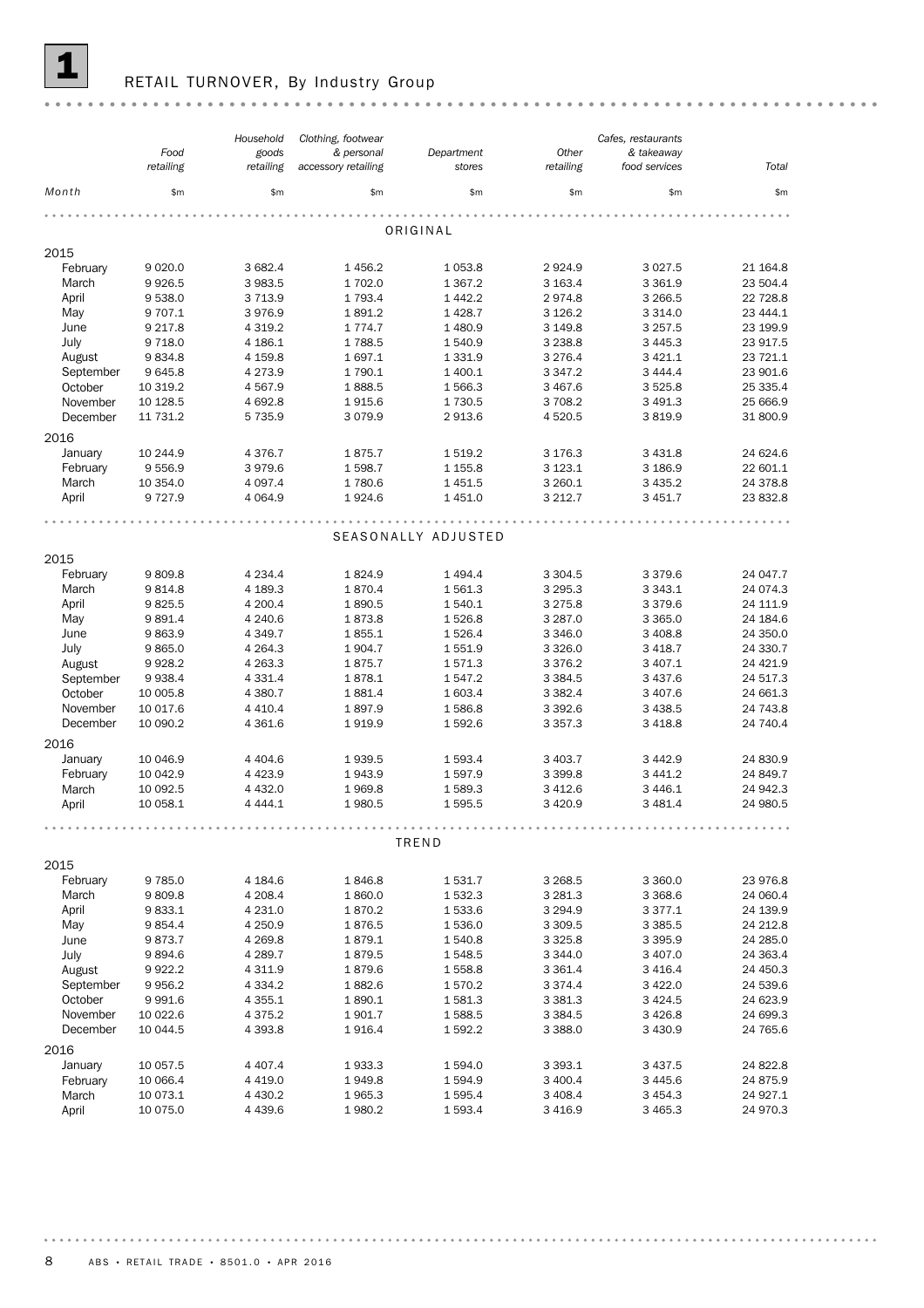

#### RETAIL TURNOVER, By Industry Group-Percentage change from previous month

#### *Cafes, restaurants Clothing, footwear Household Other Food Department & personal goods & takeaway retailing retailing stores accessory retailing retailing food services Total Month* %  $\hspace{0.4cm}$  %  $\hspace{0.4cm}$  %  $\hspace{0.4cm}$  %  $\hspace{0.4cm}$  %  $\hspace{0.4cm}$  %  $\hspace{0.4cm}$  %  $\hspace{0.4cm}$  % ORIGINAL 2015<br>February February –9.4 –11.4 –18.9 –28.4 –5.1 –10.7 –11.3 March 10.1 8.2 16.9 29.7 8.2 11.0 11.1 April –3.9 –6.8 5.4 5.5 –6.0 –2.8 –3.3 May 1.8 7.1 5.5 –0.9 5.1 1.5 3.1 June –5.0 8.6 –6.2 3.6 0.8 –1.7 –1.0 July 5.4 –3.1 0.8 4.1 2.8 5.8 3.1 August 1.2 –0.6 –5.1 –13.6 1.2 –0.7 –0.8 September –1.9 2.7 5.5 5.1 2.2 0.7 0.8 October 7.0 6.9 5.5 11.9 3.6 2.4 6.0 November –1.8 2.7 1.4 10.5 6.9 –1.0 1.3 December 15.8 22.2 60.8 68.4 21.9 9.4 23.9 2016 January –12.7 –23.7 –39.1 –47.9 –29.7 –10.2 –22.6 February –6.7 –9.1 –14.8 –23.9 –1.7 –7.1 –8.2 March 8.3 3.0 11.4 25.6 4.4 7.8 7.9 April –6.0 –0.8 8.1 0.0 –1.5 0.5 –2.2 SEASONALLY ADJUSTED 2015 February 1.2 1.8 –0.4 –3.4 1.7 –0.1 0.7 March 0.1 –1.1 2.5 4.5 –0.3 –1.1 0.1 April 0.1 0.3 1.1 –1.4 –0.6 1.1 0.2 May 0.7 1.0 –0.9 –0.9 0.3 –0.4 0.3 June –0.3 2.6 –1.0 0.0 1.8 1.3 0.7 July 0.0 –2.0 2.7 1.7 –0.6 0.3 –0.1 August 0.6 0.0 –1.5 1.3 1.5 –0.3 0.4 September 0.1 1.6 0.1 –1.5 0.2 0.9 0.4 October 0.7 1.1 0.2 3.6 –0.1 –0.9 0.6 November 0.1 0.7 0.9 – 1.0 0.3 0.9 0.3 December 0.7 –1.1 1.2 0.4 –1.0 –0.6 0.0 2016 January –0.4 1.0 1.0 0.0 1.4 0.7 0.4 February 0.0 0.4 0.2 0.3 –0.1 0.0 0.1 March 0.5 0.2 1.3 –0.5 0.4 0.1 0.4 April –0.3 0.3 0.5 0.4 0.2 1.0 0.2 TREND 2015 February 0.2 0.5 0.8 0.1 0.3 0.3 0.3 March 0.3 0.6 0.7 0.0 0.4 0.3 0.3 April 0.2 0.5 0.5 0.1 0.4 0.3 0.3 May 0.2 0.5 0.3 0.2 0.4 0.2 0.3 June 0.2 0.4 0.1 0.3 0.5 0.3 0.3 July 0.2 0.5 0.0 0.5 0.5 0.3 0.3 August 0.3 0.5 0.0 0.7 0.5 0.3 0.4 September 0.3 0.5 0.2 0.7 0.4 0.2 0.4 October 0.4 0.5 0.4 0.7 0.2 0.1 0.3 November 0.3 0.5 0.6 0.5 0.1 0.1 0.3 December 0.2 0.4 0.8 0.2 0.1 0.1 0.3 2016<br>January January 0.1 0.3 0.9 0.1 0.2 0.2 0.2 February 0.1 0.3 0.9 0.1 0.2 0.2 0.2 March 0.1 0.3 0.8 0.0 0.2 0.3 0.2 April 0.0 0.2 0.8 –0.1 0.2 0.3 0.2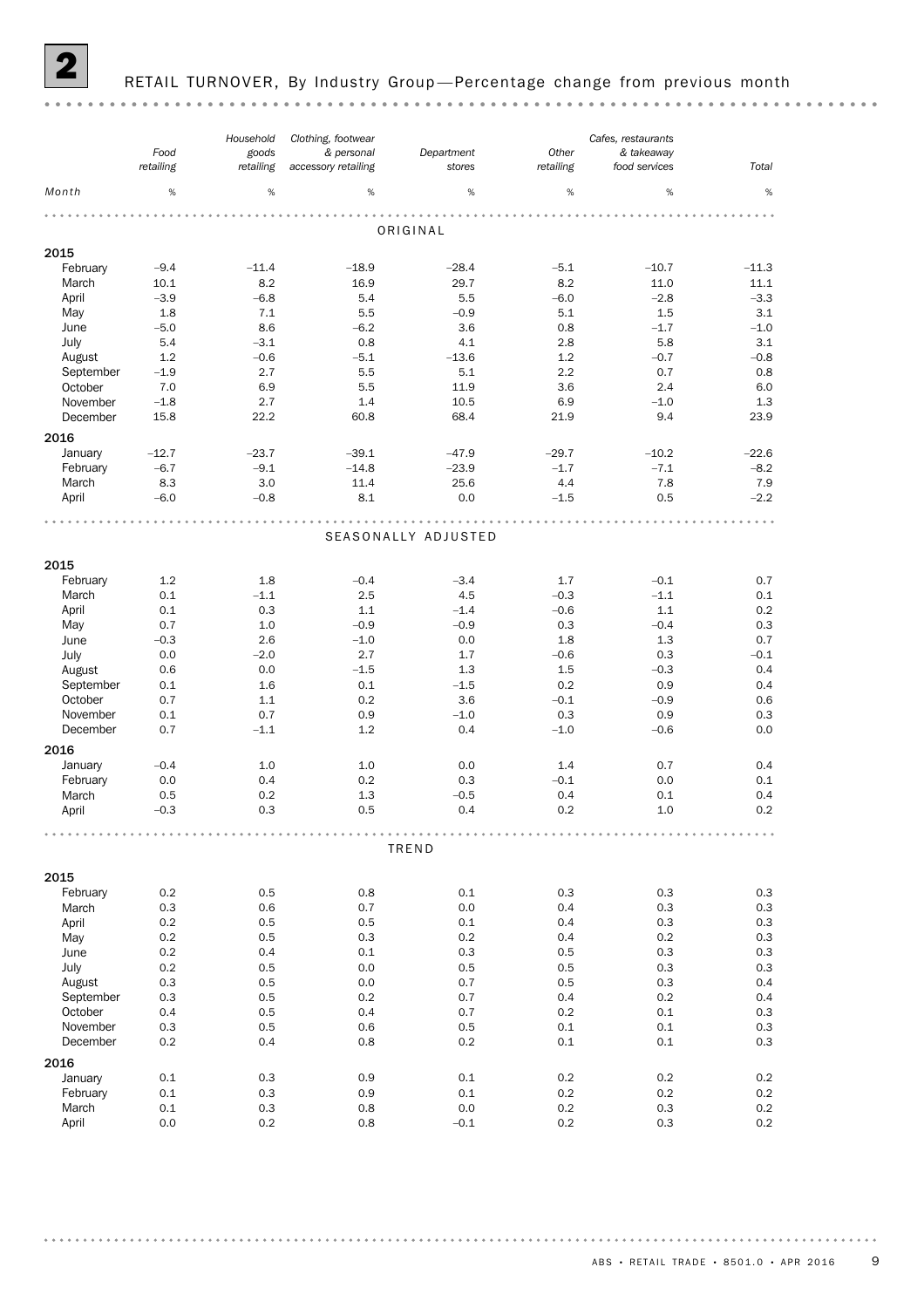

 $\overline{\mathbf{3}}$  RETAIL TURNOVER, By State

|           | New<br>South |             |             | South               | Western     |          | Northern  | Australian<br>Capital |           |
|-----------|--------------|-------------|-------------|---------------------|-------------|----------|-----------|-----------------------|-----------|
|           | Wales        | Victoria    | Queensland  | Australia           | Australia   | Tasmania | Territory | Territory             | Australia |
| Month     | \$m\$        | \$m         | \$m         | \$m                 | \$m         | \$m      | \$m\$     | \$m\$                 | \$m\$     |
|           |              |             |             | ORIGINAL            |             |          |           |                       |           |
| 2015      |              |             |             |                     |             |          |           |                       |           |
| February  | 6 707.0      | 5 260.9     | 4 2 8 8.9   | 1 379.4             | 2 486.5     | 439.2    | 217.8     | 385.1                 | 21 164.8  |
| March     | 7 430.6      | 5 864.1     | 4 792.8     | 1 558.3             | 2 7 1 5.0   | 478.8    | 241.4     | 423.4                 | 23 504.4  |
| April     | 7 2 2 3.9    | 5 701.9     | 4 603.3     | 1 486.9             | 2617.1      | 447.3    | 238.5     | 410.0                 | 22 728.8  |
| May       | 7 4 4 8.5    | 5 8 1 2.4   | 4 780.5     | 1 530.2             | 2 7 3 4 . 2 | 456.5    | 253.1     | 428.7                 | 23 444.1  |
| June      | 7 407.5      | 5 7 4 9.5   | 4 7 5 8.6   | 1 503.5             | 2 656.2     | 442.4    | 265.2     | 417.0                 | 23 199.9  |
| July      | 7 545.3      | 5885.5      | 5 0 1 7 . 4 | 1 552.8             | 2 746.1     | 466.9    | 286.0     | 417.4                 | 23 917.5  |
| August    | 7 510.4      | 5 908.1     | 4 9 04.7    | 1519.6              | 2728.0      | 456.1    | 277.8     | 416.4                 | 23 721.1  |
| September | 7 631.5      | 5954.0      | 4 878.7     | 1544.1              | 2 750.8     | 457.9    | 266.1     | 418.5                 | 23 901.6  |
| October   | 8 1 3 3.4    | 6 3 6 3.1   | 5 0 88.6    | 1 634.4             | 2916.4      | 490.2    | 266.4     | 442.9                 | 25 335.4  |
| November  | 8 3 1 5.4    | 6473.4      | 5 0 98.7    | 1 655.2             | 2 909.5     | 501.7    | 255.8     | 457.2                 | 25 666.9  |
| December  | 10 345.7     | 8 1 2 3 . 4 | 6 2 3 9.9   | 2 043.7             | 3 561.6     | 624.6    | 285.0     | 577.0                 | 31 800.9  |
|           |              |             |             |                     |             |          |           |                       |           |
| 2016      |              |             |             |                     |             |          |           |                       |           |
| January   | 7957.6       | 6 130.4     | 4 9 9 3.7   | 1 594.4             | 2 7 6 5.2   | 499.7    | 237.7     | 446.0                 | 24 624.6  |
| February  | 7 259.4      | 5 701.1     | 4 4 9 3.2   | 1464.6              | 2 558.7     | 470.0    | 227.8     | 426.2                 | 22 601.1  |
| March     | 7804.1       | 6 138.5     | 4 8 5 3.9   | 1 609.2             | 2 7 7 7 . 7 | 499.9    | 244.0     | 451.5                 | 24 378.8  |
| April     | 7 659.0      | 6 0 4 5.7   | 4 701.0     | 1 561.3             | 2 697.4     | 479.3    | 245.7     | 443.5                 | 23 832.8  |
|           |              |             |             |                     |             |          |           |                       |           |
|           |              |             |             | SEASONALLY ADJUSTED |             |          |           |                       |           |
|           |              |             |             |                     |             |          |           |                       |           |
| 2015      |              |             |             |                     |             |          |           |                       |           |
| February  | 7 628.6      | 5966.8      | 4 9 25.3    | 1 567.5             | 2800.6      | 475.0    | 257.3     | 426.6                 | 24 047.7  |
| March     | 7 644.0      | 5969.3      | 4 9 5 0.8   | 1 570.0             | 2 782.4     | 475.8    | 255.7     | 426.4                 | 24 0 74.3 |
| April     | 7 664.3      | 6 0 0 8.0   | 4 9 3 0.1   | 1572.5              | 2 7 7 8.5   | 471.8    | 256.3     | 430.4                 | 24 111.9  |
| May       | 7 7 2 5.9    | 6 0 0 9.3   | 4928.6      | 1573.9              | 2 782.7     | 474.4    | 255.0     | 434.7                 | 24 184.6  |
| June      | 7806.4       | 6 0 5 4.5   | 4 944.2     | 1 5 8 4 . 8         | 2 792.3     | 475.3    | 257.6     | 434.9                 | 24 350.0  |
| July      | 7 7 8 3.8    | 6049.8      | 4 9 5 6.3   | 1572.8              | 2 799.7     | 475.8    | 258.0     | 434.5                 | 24 330.7  |
| August    | 7817.6       | 6 109.3     | 4 943.0     | 1577.5              | 2807.7      | 478.4    | 255.5     | 432.9                 | 24 4 21.9 |
| September | 7849.0       | 6 1 64.4    | 4 9 3 0.5   | 1584.8              | 2814.6      | 483.2    | 257.8     | 433.0                 | 24 517.3  |
| October   | 7 909.2      | 6 199.2     | 4 962.0     | 1 592.0             | 2817.0      | 487.2    | 258.1     | 436.6                 | 24 661.3  |
| November  | 7920.0       | 6 2 2 3.9   | 4 9 9 0.7   | 1 597.8             | 2823.4      | 488.0    | 259.2     | 440.8                 | 24 743.8  |
| December  | 7926.7       | 6 2 1 2.4   | 4 9 9 6.4   | 1 605.2             | 2 802.1     | 486.4    | 260.2     | 451.0                 | 24 740.4  |
| 2016      |              |             |             |                     |             |          |           |                       |           |
| January   | 7 962.2      | 6 2 2 8.7   | 5 0 1 0.5   | 1 608.2             | 2810.7      | 493.3    | 263.0     | 454.2                 | 24 830.9  |
| February  | 7985.6       | 6 256.1     | 4 988.5     | 1 614.3             | 2 796.4     | 491.3    | 258.7     | 458.7                 | 24 849.7  |
| March     | 8 0 18.3     | 6 2 8 4.1   | 4 9 9 4.5   | 1618.1              | 2818.5      | 494.5    | 258.5     | 455.6                 | 24 942.3  |
| April     | 8 0 4 4 .0   | 6 2 6 6.4   | 4 989.3     | 1626.1              | 2835.2      | 499.4    | 260.4     | 459.7                 | 24 980.5  |
|           |              |             |             |                     |             |          |           |                       |           |
|           |              |             |             | TREND               |             |          |           |                       |           |
|           |              |             |             |                     |             |          |           |                       |           |
| 2015      |              |             |             |                     |             |          |           |                       |           |
| February  | 7617.7       | 5948.3      | 4 9 1 3.3   | 1 562.7             | 2 781.9     | 471.7    | 255.2     | 426.1                 | 23 976.8  |
| March     | 7 648.3      | 5973.0      | 4 9 3 0.7   | 1 5 6 7 . 7         | 2 784.3     | 473.2    | 255.5     | 427.7                 | 24 060.4  |
| April     | 7685.7       | 5996.2      | 4 940.3     | 1572.0              | 2 785.9     | 474.0    | 255.9     | 430.0                 | 24 139.9  |
| May       | 7 7 2 4.8    | 6 0 19.2    | 4 942.6     | 1 575.2             | 2 788.1     | 474.6    | 256.3     | 432.1                 | 24 212.8  |
| June      | 7 7 6 2.7    | 6045.8      | 4 941.3     | 1577.1              | 2 792.7     | 475.5    | 256.6     | 433.3                 | 24 285.0  |
| July      | 7 798.2      | 6078.2      | 4 941.3     | 1578.6              | 2 799.5     | 477.1    | 256.8     | 433.6                 | 24 363.4  |
| August    | 7830.9       | 6 1 1 5 . 0 | 4 9 4 5.7   | 1 581.2             | 2806.9      | 479.6    | 257.1     | 433.9                 | 24 450.3  |
| September | 7860.4       | 6 151.1     | 4 9 54.6    | 1 585.4             | 2812.5      | 482.4    | 257.8     | 435.4                 | 24 539.6  |
| October   | 7887.2       | 6 183.2     | 4 9 66.6    | 1 590.8             | 2814.1      | 485.0    | 258.6     | 438.5                 | 24 623.9  |
| November  | 7913.1       | 6 208.3     | 4978.7      | 1 597.0             | 2812.8      | 487.2    | 259.3     | 442.9                 | 24 699.3  |
| December  | 7939.2       | 6 2 2 6.4   | 4 9 8 8.9   | 1 603.3             | 2 811.0     | 489.2    | 259.9     | 447.8                 | 24 765.6  |
|           |              |             |             |                     |             |          |           |                       |           |
| 2016      |              |             |             |                     |             |          |           |                       |           |
| January   | 7 9 64.2     | 6 240.2     | 4 9 9 5.4   | 1 609.0             | 2810.6      | 491.1    | 260.2     | 452.2                 | 24 822.8  |
| February  | 7988.8       | 6 2 5 3.5   | 4 9 98.1    | 1 614.3             | 2812.1      | 493.1    | 260.2     | 455.8                 | 24 875.9  |
| March     | 8 0 13.3     | 6 266.1     | 4 9 9 9.0   | 1 6 1 9.4           | 2815.2      | 495.1    | 260.1     | 458.9                 | 24 927.1  |
| April     | 8 0 3 4.8    | 6276.9      | 4 9 9 6.7   | 1 624.1             | 2819.2      | 497.1    | 259.9     | 461.4                 | 24 970.3  |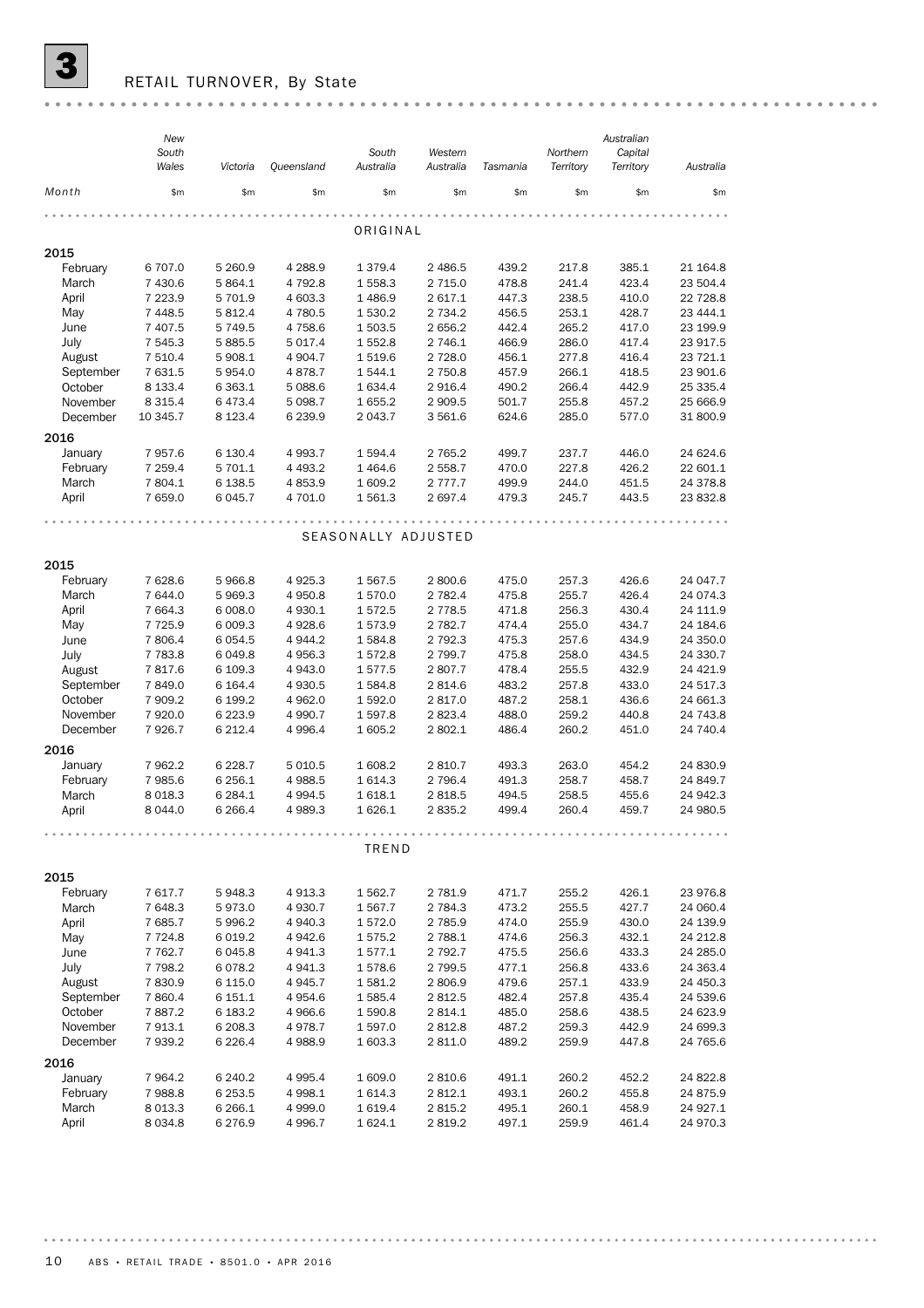

#### RETAIL TURNOVER, By State-Percentage change from previous month

*New Australian South South Western Northern Capital Wales Australia Tasmania Territory Territory Victoria Queensland Australia Australia Month* % % % % % % % % % ORIGINAL 2015 February –12.2 –10.6 –12.9 –10.6 –9.4 –8.3 –4.9 –6.1 –11.3 March 10.8 11.5 11.7 13.0 9.2 9.0 10.8 10.0 11.1 April –2.8 –2.8 –4.0 –4.6 –3.6 –6.6 –1.2 –3.2 –3.3 May 3.1 1.9 3.8 2.9 4.5 2.1 6.1 4.6 3.1 June –0.5 –1.1 –0.5 –1.7 –2.9 –3.1 4.8 –2.7 –1.0 July 1.9 2.4 5.4 3.3 3.4 5.5 7.9 0.1 3.1 August –0.5 0.4 –2.2 –2.1 –0.7 –2.3 –2.9 –0.3 –0.8 September 1.6 0.8 –0.5 1.6 0.8 0.4 –4.2 0.5 0.8 October 6.6 6.9 4.3 5.8 6.0 7.1 0.1 5.8 6.0 November 2.2 1.7 0.2 1.3 –0.2 2.3 –4.0 3.2 1.3 December 24.4 25.5 22.4 23.5 22.4 24.5 11.4 26.2 23.9 2016 January –23.1 –24.5 –20.0 –22.0 –22.4 –20.0 –16.6 –22.7 –22.6 February –8.8 –7.0 –10.0 –8.1 –7.5 –5.9 –4.1 –4.4 –8.2 March 7.5 7.7 8.0 9.9 8.6 6.4 7.1 6.0 7.9 April –1.9 –1.5 –3.1 –3.0 –2.9 –4.1 0.7 –1.8 –2.2 SEASONALLY ADJUSTED 2015 February 0.6 0.7 0.4 1.3 1.0 0.9 2.8 1.9 0.7 March 0.2 0.0 0.5 0.2 –0.6 0.2 –0.6 0.0 0.1 April 0.3 0.6 –0.4 0.2 –0.1 –0.8 0.2 0.9 0.2 May 0.8 0.0 0.0 0.1 0.2 0.5 –0.5 1.0 0.3 June 1.0 0.8 0.3 0.7 0.3 0.2 1.0 0.0 0.7 July –0.3 –0.1 0.2 –0.8 0.3 0.1 0.1 –0.1 –0.1 August 0.4 1.0 –0.3 0.3 0.3 0.6 –1.0 –0.4 0.4 September 0.4 0.9 –0.3 0.5 0.2 1.0 0.9 0.0 0.4 October 0.8 0.6 0.6 0.5 0.1 0.8 0.1 0.8 0.6 November 0.1 0.4 0.6 0.4 0.2 0.2 0.4 1.0 0.3 December 0.1 –0.2 0.1 0.5 –0.8 –0.3 0.4 2.3 0.0 2016 January 0.4 0.3 0.3 0.2 0.3 1.4 1.1 0.7 0.4 February 0.3 0.4 –0.4 0.4 –0.5 –0.4 –1.6 1.0 0.1 March 0.4 0.4 0.1 0.2 0.8 0.7 –0.1 –0.7 0.4 April 0.3 –0.3 –0.1 0.5 0.6 1.0 0.7 0.9 0.2 TREND 2015 February 0.3 0.4 0.5 0.3 0.2 0.4 0.0 0.1 0.3 March 0.4 0.4 0.4 0.3 0.1 0.3 0.1 0.4 0.3 April 0.5 0.4 0.2 0.3 0.1 0.2 0.1 0.5 0.3 May 0.5 0.4 0.0 0.2 0.1 0.1 0.2 0.5 0.3 June 0.5 0.4 0.0 0.1 0.2 0.2 0.1 0.3 0.3 July 0.5 0.5 0.0 0.1 0.2 0.3 0.1 0.1 0.3 August 0.4 0.6 0.1 0.2 0.3 0.5 0.1 0.1 0.4 September 0.4 0.6 0.2 0.3 0.2 0.6 0.3 0.3 0.4 October 0.3 0.5 0.2 0.3 0.1 0.5 0.3 0.7 0.3 November 0.3 0.4 0.2 0.4 0.0 0.5 0.3 1.0 0.3 December 0.3 0.3 0.2 0.4 –0.1 0.4 0.2 1.1 0.3 2016<br>January January 0.3 0.2 0.1 0.4 0.0 0.4 0.1 1.0 0.2 February 0.3 0.2 0.1 0.3 0.1 0.4 0.0 0.8 0.2 March 0.3 0.2 0.0 0.3 0.1 0.4 0.0 0.7 0.2 April 0.3 0.2 0.0 0.3 0.1 0.4 0.0 0.5 0.2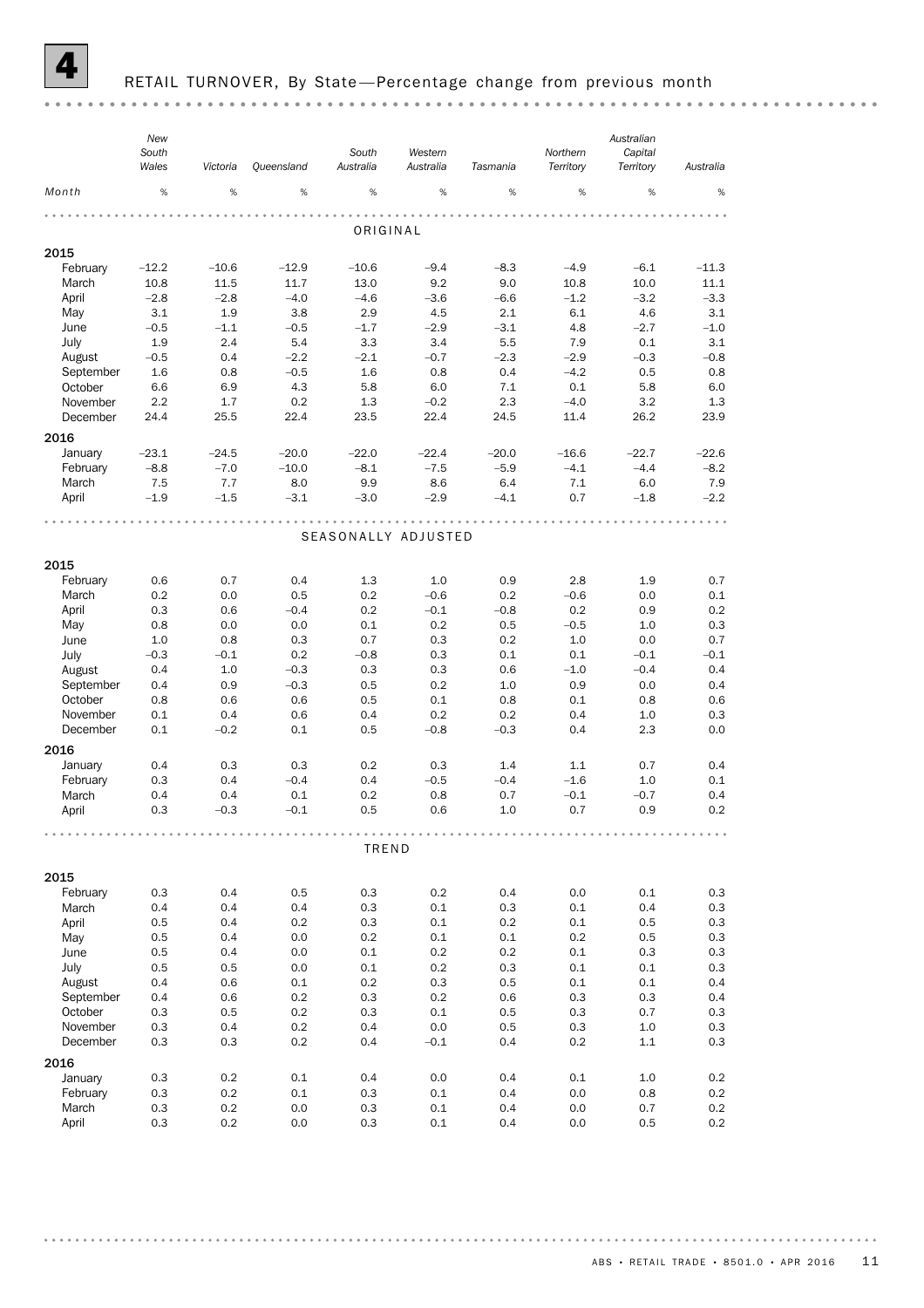#### EXPLANATORY NOTES

| <b>INTRODUCTION</b>    | This publication presents estimates of the value of turnover of "retail trade" for<br>1<br>Australian businesses classified by industry, and by state and territory. For the purposes<br>of this publication "retail trade" includes those industries as defined in paragraphs 5 and<br>6.                                                                                                                                                                                                                                                                                                                                                                                                                                                                                                                                                                                                                                                                                                                                                                                                                      |
|------------------------|-----------------------------------------------------------------------------------------------------------------------------------------------------------------------------------------------------------------------------------------------------------------------------------------------------------------------------------------------------------------------------------------------------------------------------------------------------------------------------------------------------------------------------------------------------------------------------------------------------------------------------------------------------------------------------------------------------------------------------------------------------------------------------------------------------------------------------------------------------------------------------------------------------------------------------------------------------------------------------------------------------------------------------------------------------------------------------------------------------------------|
|                        | The estimates of turnover are compiled from the monthly Retail Business Survey.<br>2<br>About 500 'large' businesses are included in the survey every month, while a sample of<br>about 2,700 'smaller' businesses is selected. The 'large' business' contribution of<br>approximately 64% of the total estimate ensures a highly reliable Australian total turnover<br>estimate.                                                                                                                                                                                                                                                                                                                                                                                                                                                                                                                                                                                                                                                                                                                               |
|                        | 3 Monthly estimates are presented in current price terms. Quarterly chain volume<br>measures at the state and industry levels are updated with the March, June, September<br>and December issues of this publication.                                                                                                                                                                                                                                                                                                                                                                                                                                                                                                                                                                                                                                                                                                                                                                                                                                                                                           |
| DEFINITION OF TURNOVER | Turnover includes:<br>4<br>retail sales;<br>wholesale sales;<br>• takings from repairs, meals and hiring of goods (except for rent, leasing and hiring<br>of land and buildings);<br>commissions from agency activity (e.g. commissions received from collecting dry<br>cleaning, selling lottery tickets, etc.); and<br>• from July 2000, the goods and services tax.                                                                                                                                                                                                                                                                                                                                                                                                                                                                                                                                                                                                                                                                                                                                          |
| DEFINING RETAIL TRADE  | The industries included in the survey are as defined in the Australian and New<br>5<br>Zealand Standard Industrial Classification (ANZSIC) 2006 (cat. no. 1292.0). Industry<br>statistics in this publication are presented at two levels of detail:<br>Industry group - the broadest industry level comprising 6 industry groups. This level<br>is used to present monthly current price and quarterly chain volume measure<br>estimates in this publication.<br>Industry subgroup - the most detailed industry level comprising 15 industry<br>subgroups. This level is used to present monthly current price estimates in time<br>series spreadsheets.                                                                                                                                                                                                                                                                                                                                                                                                                                                       |
|                        | The following shows the level at which retail trade statistics are released and defines<br>6<br>each industry group and subgroup in terms of ANZSIC 2006 classes:<br>$\blacksquare$ Food retailing<br>• Supermarket and grocery stores and non-petrol sales (convenience stores) of<br>selected fuel retailing<br>• Supermarket and grocery stores (4110)<br>• non-petrol sales (convenience stores) of selected Fuel retailing (4000)<br>Liquor retailing<br>• Liquor retailing (4123)<br>• Other specialised food retailing<br>• Fresh meat, fish and poultry retailing (4121)<br>• Fruit & vegetable retailing $(4122)$<br>• Other specialised food retailing (4129)<br>Household goods retailing<br>Furniture, floor coverings, houseware and textile goods retailing<br>• Furniture retailing $(4211)$<br>• Floor coverings retailing (4212)<br>• Houseware retailing (4213)<br>• Manchester and other textile goods retailing $(4214)$<br>Electrical and electronic goods retailing<br>• Electrical, electronic and gas appliance retailing (4221)<br>• Computer and computer peripheral retailing (4222) |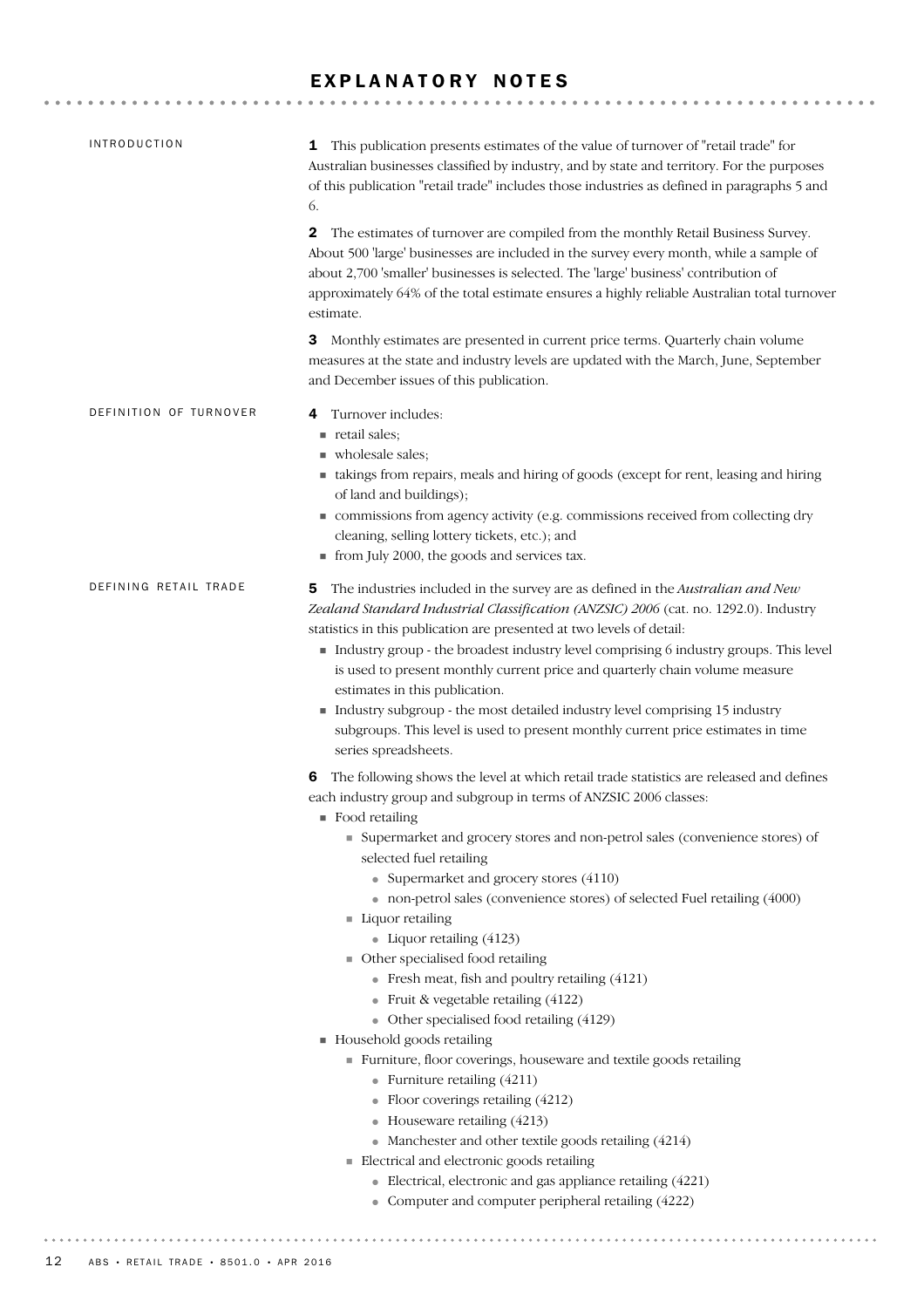#### E X P L A N A T O R Y N O T E S *continued*

#### DEFINING RETAIL TRADE

*continued*

- Other electrical and electronic goods retailing (4229)
- $\blacksquare$  Hardware, building & garden supplies retailing

- Hardware and building supplies retailing (4231)
- Garden supplies retailing (4232)
- Clothing, footwear and personal accessory retailing
	- **Clothing retailing** 
		- Clothing retailing  $(4251)$
	- Footwear and other personal accessory retailing
		- Footwear retailing (4252)
		- Watch and jewellery retailing (4253)
		- Other personal accessory retailing (4259)
- Department stores (4260)
- Other retailing
	- Newspaper and book retailing
		- Newspaper and book retailing (4244)
	- Other recreational goods retailing
		- Sport and camping equipment retailing (4241)
		- Entertainment media retailing (4242)
		- Toy and game retailing  $(4243)$
	- Pharmaceutical, cosmetic and toiletry goods retailing
		- Pharmaceutical, cosmetic and toiletry goods retailing (4271)
	- Other retailing n.e.c
		- Stationery goods retailing  $(4272)$
		- Antique and used goods retailing  $(4273)$
		- Flower retailing (4274)
		- Other-store based retailing n.e.c (4279)
		- Non-store retailing (4310)
		- Retail commission-based buying and/or selling (4320)
- Cafes, restaurants and takeaway food services
	- Cafes, restaurants and catering services
		- Cafes and restaurants (4511)
		- Catering services (4513)
	- Takeaway food services
		- Takeaway food services (4512)

SCOPE AND COVERAGE

7 The scope of the Retail Business Survey is all employing retail trade businesses who predominantly sell to households. Like most Australian Bureau of Statistics (ABS) economic surveys, the frame used for the Survey is taken from the ABS Business Register which includes registrations to the Australian Taxation Office's (ATO) pay-as-you-go withholding (PAYGW) scheme. Each statistical unit included on the ABS Business Register is classified to the ANZSIC industry in which it mainly operates. The frame is supplemented with information about a small number of businesses which are classified to a non-retail trade industry but which have significant retail trade activity.

8 The frame is updated quarterly to take account of new businesses, businesses which have ceased employing, changes in industry and other general business changes. The estimates include an allowance for the time it takes a newly registered business to get on to the survey frame. Businesses which have ceased employing are identified when the ATO cancels their Australian Business Number (ABN) and/or PAYGW registration. In addition, businesses with less than 50 employees which do not remit under the PAYGW scheme in each of the previous five quarters are removed from the frame.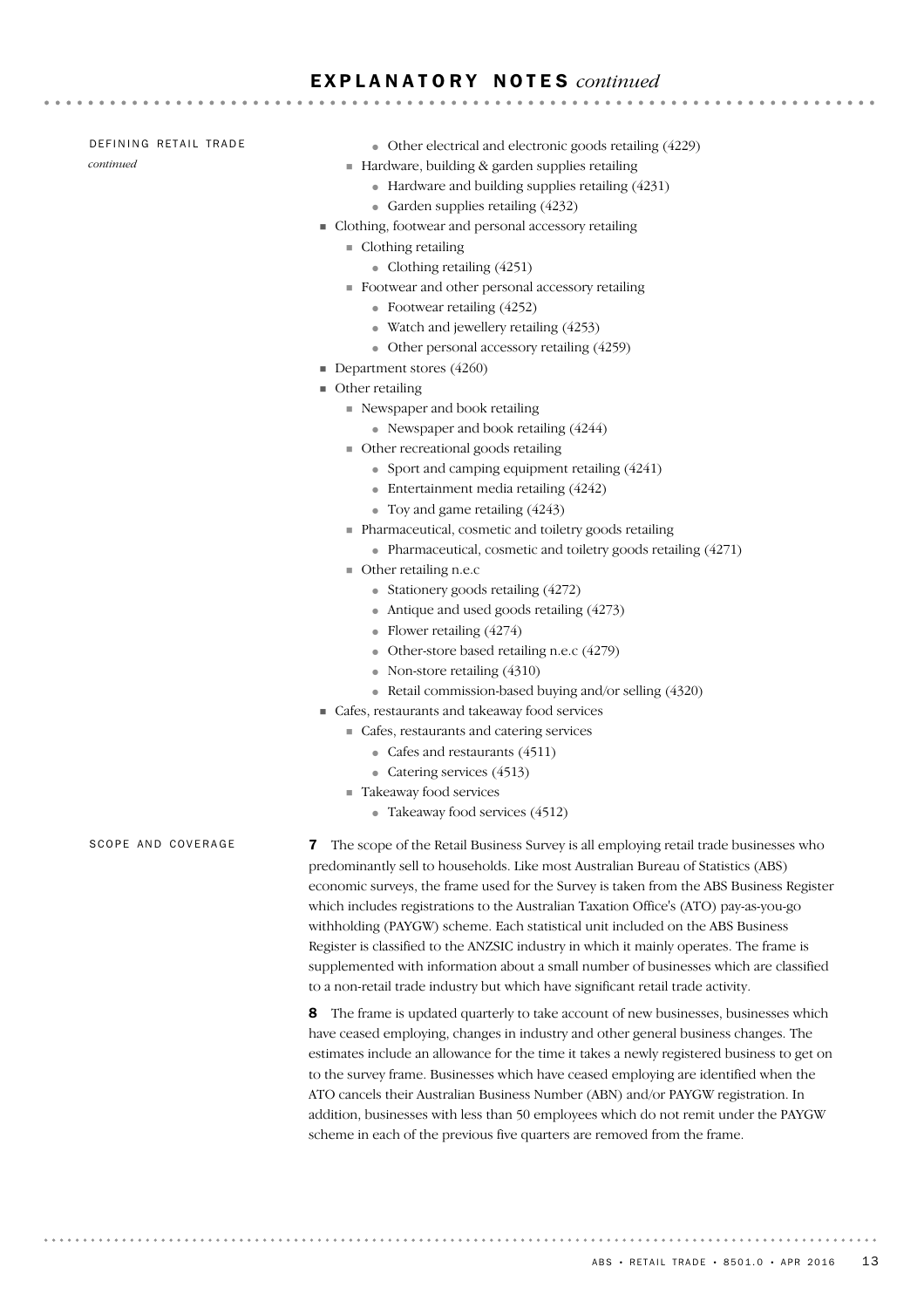#### E X P L A N A T O R Y N O T E S *continued*

| SCOPE AND COVERAGE<br>continued | To improve coverage and the quality of the estimates and to reduce the cost to the<br>9<br>business community of reporting information to the ABS, turnover for franchisees is<br>collected directly from a number of franchise head offices. The franchisees included in<br>this reporting are identified and removed from the frame.                                                                                                                                                                                                                                                                                                                                                                                                                                                                                                                                                                                                                                                                                                                                                                                                                                                                                                                                                                                                                                                                                                                                                                                                                                                                                                                                                                                                                                                                                                                                                                               |
|---------------------------------|----------------------------------------------------------------------------------------------------------------------------------------------------------------------------------------------------------------------------------------------------------------------------------------------------------------------------------------------------------------------------------------------------------------------------------------------------------------------------------------------------------------------------------------------------------------------------------------------------------------------------------------------------------------------------------------------------------------------------------------------------------------------------------------------------------------------------------------------------------------------------------------------------------------------------------------------------------------------------------------------------------------------------------------------------------------------------------------------------------------------------------------------------------------------------------------------------------------------------------------------------------------------------------------------------------------------------------------------------------------------------------------------------------------------------------------------------------------------------------------------------------------------------------------------------------------------------------------------------------------------------------------------------------------------------------------------------------------------------------------------------------------------------------------------------------------------------------------------------------------------------------------------------------------------|
| STATISTICAL UNIT                | 10<br>The ABS uses an economic statistics units model based on the ABS Business<br>Register to describe the characteristics of businesses and the structural relationships<br>between related businesses. Within large and diverse business groups, the units model is<br>used to define reporting units that can provide data to the ABS at suitable levels of detail.<br>In mid 2002, the ABS commenced sourcing its register information from the Australian<br>Business Register and at that time changed its business register to a two population<br>model. The two populations comprise what is called the Profiled Population and the<br>Non-Profiled Population. The main distinction between businesses in the two<br>populations relates to the complexity of the business structure and the degree of<br>intervention required to reflect the business structure for statistical purposes.                                                                                                                                                                                                                                                                                                                                                                                                                                                                                                                                                                                                                                                                                                                                                                                                                                                                                                                                                                                                               |
| NON-PROFILED POPULATION         | 11 The majority of businesses included on the ABS Business Register are in the<br>Non-Profiled Population. Most of these businesses are understood to have simple<br>structures. For these businesses, the ABS is able to use the ABN as the basis for a<br>statistical unit. One ABN equates to one statistical unit.                                                                                                                                                                                                                                                                                                                                                                                                                                                                                                                                                                                                                                                                                                                                                                                                                                                                                                                                                                                                                                                                                                                                                                                                                                                                                                                                                                                                                                                                                                                                                                                               |
| PROFILED POPULATION             | 12 For a small number of businesses, the ABN unit is not suitable for ABS economic<br>statistics purposes and the ABS maintains its own units structure through direct contact<br>with businesses. These businesses constitute the Profiled Population. This population<br>consists typically of large or complex groups of businesses. The statistical units model<br>below caters for such businesses:<br>• Enterprise group: This is a unit covering all the operations in Australia of one or<br>more legal entities under common ownership and/or control. It covers all the<br>operations in Australia of legal entities which are related in terms of the current<br>Corporations Law (as amended by the Corporations Legislation Amendment Act<br>1991), including legal entities such as companies, trusts and partnerships. Majority<br>ownership is not required for control to be exercised.<br><i>Enterprise:</i> The enterprise is an institutional unit comprising:<br>a single legal entity or business entity, or<br>more than one legal entity or business entity within the same enterprise group<br>and in the same institutional subsector (i.e. they are all classified to a single<br>Standard Institutional Sector Classification of Australia (SISCA) subsector).<br>Type of activity unit (TAU): The TAU is comprised of one or more business entities,<br>sub-entities or branches of a business entity within an enterprise group that can<br>report production and employment data for similar economic activities. When a<br>minimum set of data items is available, a TAU is created which covers all the<br>operations within an industry subdivision (and the TAU is classified to the relevant<br>subdivision of the ANZSIC). Where a business cannot supply adequate data for each<br>industry, a TAU is formed which contains activity in more than one industry<br>subdivision. |
| SURVEY METHODOLOGY              | The Survey is conducted monthly primarily by telephone interview although a small<br>13<br>number of questionnaires are mailed to businesses. The businesses included in the<br>survey are selected by random sample from a frame stratified by state, industry and<br>business size. The survey uses annualised turnover as the measure of business size. For<br>the Non-Profiled Population, the annualised turnover is based on the ATO's Business<br>Activity Statement item Total Sales and for the Profiled Population a modelled annualised<br>turnover is used. For stratification purposes the annualised turnover allocated to each<br>business is updated quarterly with the most recent Business Activity Statement (BAS)<br>information.                                                                                                                                                                                                                                                                                                                                                                                                                                                                                                                                                                                                                                                                                                                                                                                                                                                                                                                                                                                                                                                                                                                                                                |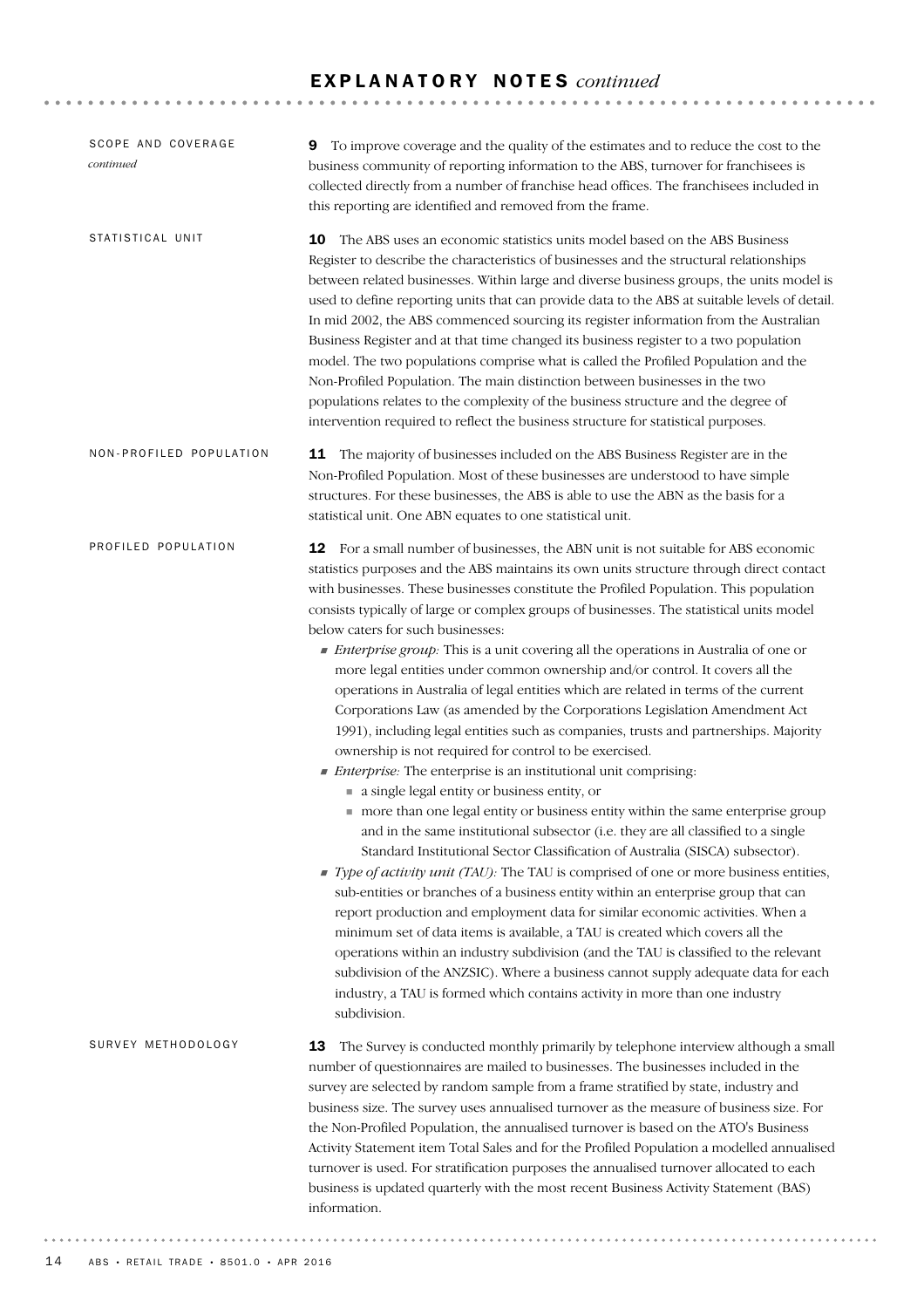SURVEY METHODOLOGY *continued*

14 Each quarter, some businesses in the sample are replaced, at random, by other businesses so that the reporting load can be spread across smaller retailers. This sample replacement occurs in the first month of each quarter which may increase the volatility of estimates between this month and the previous month especially at the state by industry subgroup level.

15 Generalised regression estimation methodology is used for estimation. For estimation purposes, the annualised turnover allocated to each business is updated each quarter.

16 Most businesses can provide turnover on a calendar month basis and this is how the data are presented. When businesses cannot provide turnover on a calendar month basis, the reported data and the period they relate to are used to estimate turnover for the calendar month.

17 Most retailers operate in a single state/territory. For this reason, estimates of turnover by state/territory are only collected from the larger retailers which are included in the survey each month. These retailers are asked to provide turnover for sales from each state/territory in which the business operates. Turnover for the smaller businesses is allocated to the state of their mailing address as recorded on the ABS Business Register.

18 Stratified sampling is employed when, within a survey population, there are subpopulations which vary from the entire population. Stratification offers the advantage of sampling each stratum independently. The Retail Business Survey uses stratification to group the retail businesses to be surveyed into homogenous strata based on the annualised turnover allocated to each business. The annualised turnover variable is derived from BAS information from the taxation system and is used both as a sizing variable for stratification purposes and to form auxiliary information (estimation benchmarks) to support the regression estimation methodology used in the Retail Business Survey. The utilisation of BAS information enables the most efficient design for the survey, keeping sample sizes to a minimum while providing accurate results. From October 2013, the stratification benchmarks have been updated every quarter so as to improve the accuracy of level estimates derived from the survey as well as addressing the issue of aging stratification benchmarks which must otherwise be periodically updated.

#### SEASONAL ADJUSTMENT AND TREND ESTIMATION

19 Seasonally adjusted estimates are derived by estimating and removing systematic calendar related effects from the original series. In the Retail trade series, these calendar related effects are known as:

- seasonal e.g. annual patterns in sales, such as increased spending in December as a result of Christmas
- trading day influences arising from weekly patterns in sales and the varying length of each month and the varying number of Sundays, Mondays, Tuesdays, etc. in each month
- an Easter proximity effect, which is caused when Easter, a moveable holiday, falls late in March or early in April
- a Father's Day effect, which is caused when the first Sunday in September falls in the first few days of the month and Father's Day shopping occurs in August.

20 Each of these influences is estimated by separate factors which, when combined, are referred to as the combined adjustment factors. The combined adjustment factors are based on observed patterns in the historical data. It is possible that with the introduction of ANZSIC 2006 from July 2009 the historical patterns may not be as relevant to some series. For example Watch and jewellery retailing moved from the Other retailing n.e.c industry subgroup to the Footwear and other personal accessory retailing industry subgroup under ANZSIC 2006. The seasonal patterns for other businesses in the Footwear and other personal accessory retailing industry subgroup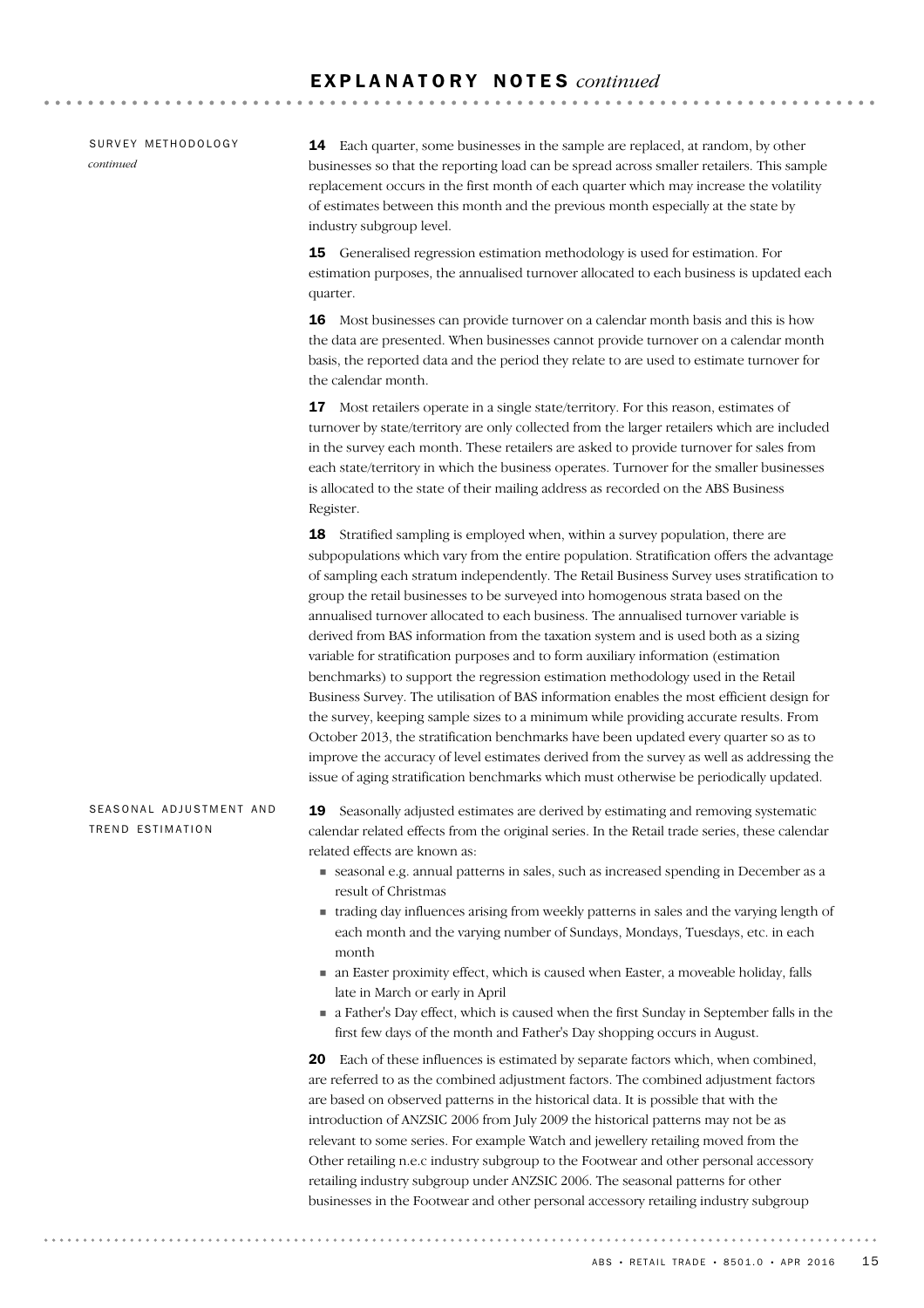SEASONAL ADJUSTMENT AND TR E N D ES T I M A T I O N *continued*

appear to differ from watch and jewellery retailers. The combined adjustment factors will evolve over time to reflect any new seasonal or trading day patterns, although in this example, an estimate for this impact (seasonal break) has been implemented in the combined adjustment factors.

**AAAAAAAAAA** 

21 The following Retail trade series are directly seasonally adjusted:

- Australian turnover
- $\blacksquare$  each state total
- each Australian industry subgroup total
- each state by industry subgroup.

22 A "two-dimensional reconciliation" methodology is used on the seasonally adjusted time series to force additivity - that is, to force the sum of fine-level (state by industry subgroup) estimates to equal the Australian, state and industry subgroup totals. The industry group totals are derived from the lower level estimates.

23 Ouarterly seasonally adjusted series used in the compilation of the chain volume measures are the sum of their applicable monthly series.

24 Autoregressive integrated moving average (ARIMA) modelling can improve the revision properties of the seasonally adjusted and trend estimates. ARIMA modelling relies on the characteristics of the series being analysed to project future period data. The projected values are temporary, intermediate values, that are only used internally to improve the estimation of the seasonal factors. The projected data do not affect the original estimates and are discarded at the end of the seasonal adjustment process. The retail collection uses an individual ARIMA model for each of the industry totals and state totals. The ARIMA model is assessed as part of the annual reanalysis.

25 In the seasonal adjustment process, both the seasonal and trading day factors evolve over time to reflect changes in spending and trading patterns. Examples of this evolution include the slow move in spending from December to January; and, increased trading activity on weekends and public holidays. The Retail series uses a concurrent seasonal adjustment methodology to derive the combined adjustment factors. This means that data from the current month are used in estimating seasonal and trading day factors for the current and previous months. For more information see *Information paper: Introduction of Concurrent Seasonal Adjustment into the Retail Trade Series* (cat. no. 8514.0).

26 The seasonal and trading day factors are reviewed annually at a more detailed level than possible in the monthly processing cycle. The annual reanalysis can result in relatively higher revisions to the seasonally adjusted series than during normal monthly processing.

27 The seasonally adjusted estimates still reflect the sampling and non-sampling errors to which the original estimates are subject. This is why it is recommended that trend series be used with the seasonally adjusted series to analyse underlying month-to-month movements.

28 The trend estimates are derived by applying a 13-term Henderson moving average to the seasonally adjusted monthly series and a 7-term Henderson moving average to the seasonally adjusted quarterly series. The Henderson moving average is symmetric, but as the end of a time series is approached, asymmetric forms of the moving average have to be applied. The asymmetric moving averages have been tailored to suit the particular characteristics of individual series and enable trend estimates for recent periods to be produced. An end-weight parameter 2.0 of the asymmetric moving average is used to produce trend estimates for the Australia, State and Australian industry group totals. For the other series a standard end-weight parameter 3.5 of the asymmetric moving average is used. Estimates of the trend will be improved at the current end of the time series as additional observations become available. This improvement is due to the application of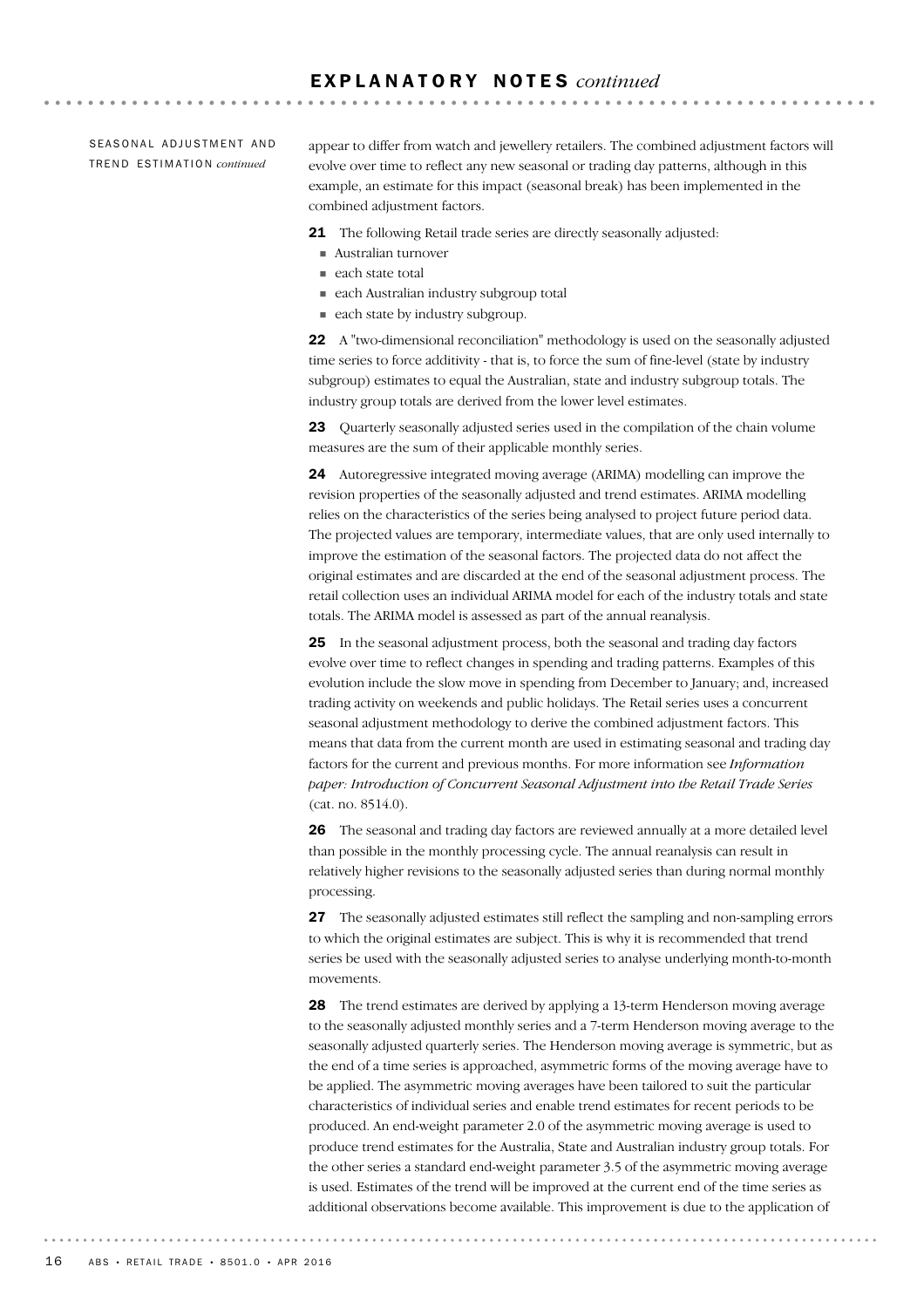#### E X P L A N A T O R Y N O T E S *continued*

| SEASONAL ADJUSTMENT AND<br>TREND ESTIMATION continued | different asymmetric moving averages for the most recent six months for monthly series<br>and three quarters for quarterly series. As a result of the improvement, most revisions to<br>the trend estimates will be observed in the most recent six months or three quarters.<br>29 Trend estimates are used to analyse the underlying behaviour of the series over<br>time. As a result of the introduction of The New Tax System, a break in the monthly<br>trend series has been inserted between June and July 2000. Care should therefore be<br>taken if comparisons span this period. For more details refer to the Appendix in the<br>December 2000 issue of this publication.                                                                                                                                                                                                                                                                                                                                                                                                                                                                                                                |
|-------------------------------------------------------|------------------------------------------------------------------------------------------------------------------------------------------------------------------------------------------------------------------------------------------------------------------------------------------------------------------------------------------------------------------------------------------------------------------------------------------------------------------------------------------------------------------------------------------------------------------------------------------------------------------------------------------------------------------------------------------------------------------------------------------------------------------------------------------------------------------------------------------------------------------------------------------------------------------------------------------------------------------------------------------------------------------------------------------------------------------------------------------------------------------------------------------------------------------------------------------------------|
|                                                       | 30 For further information on seasonally adjusted and trend estimates, see:<br>Feature article: Use of ARIMA modelling to reduce revisions in the October 2004<br>issue of Australian Economic Indicators (cat. no. 1350.0)<br>Information Paper: Introduction of Concurrent Seasonal Adjustment into the<br>Retail Trade Series (cat. no. 8514.0)<br>Information Paper: A Guide to Interpreting Time Series - Monitoring Trends, 2003<br>(cat. no. 1349.0)                                                                                                                                                                                                                                                                                                                                                                                                                                                                                                                                                                                                                                                                                                                                          |
| CHAIN VOLUME MEASURES                                 | <b>31</b> Monthly current price estimates presented in this publication reflect both price and<br>volume changes. However, the quarterly chain volume estimates measure changes in<br>value after the direct effects of price changes have been eliminated and hence only<br>reflect volume changes. The chain volume measures of retail turnover appearing in this<br>publication are annually reweighted chain Laspeyres indexes referenced to current price<br>values in a chosen reference year. The reference year is advanced each September issue<br>and is currently 2013-14. Each year's data in the Retail chain volume series are based on<br>the prices of the previous year, except for the quarters of the 2015-16 financial year<br>which will initially be based upon price data for the 2013-14 financial year. Comparability<br>with previous years is achieved by linking (or chaining) the series together to form a<br>continuous time series. Further information on the nature and concepts of chain volume<br>measures is contained in the ABS publication Information Paper: Introduction of Chain<br>Volume Measures in the Australian National Accounts (cat. no. 5248.0) |
| RELIABILITY OF ESTIMATES                              | There are two types of error possible in estimates of retail turnover:<br>32<br>Sampling error which occurs because a sample, rather than the entire population, is<br>surveyed. One measure of the likely difference resulting from not including all<br>establishments in the survey is given by the standard error. Sampling error may be<br>influenced by the sample replacement that occurs in the first month of each<br>quarter. This may increase the volatility of estimates between this month and the<br>previous month especially at the state by industry subgroup level.<br>Non sampling error which arises from inaccuracies in collecting, recording and<br>processing the data. The most significant of these errors are: misreporting of data<br>items; deficiencies in coverage; non-response; and processing errors. Every effort<br>is made to minimise reporting error by the careful design of questionnaires,<br>intensive training and supervision of interviewers, and efficient data processing<br>procedures.                                                                                                                                                            |
| STANDARD ERRORS                                       | Seasonally adjusted and trend estimates and chain volume measures are also<br>33<br>subject to sampling variability. For seasonally adjusted estimates, the standard errors are<br>approximately the same as for the original estimates. For trend estimates, the standard<br>errors are likely to be smaller. For quarterly chain volume measures, the standard errors<br>may be up to 10% higher than those for the corresponding current price estimates<br>because of the sampling variability contained in the prices data used to deflate the<br>current price estimates.                                                                                                                                                                                                                                                                                                                                                                                                                                                                                                                                                                                                                      |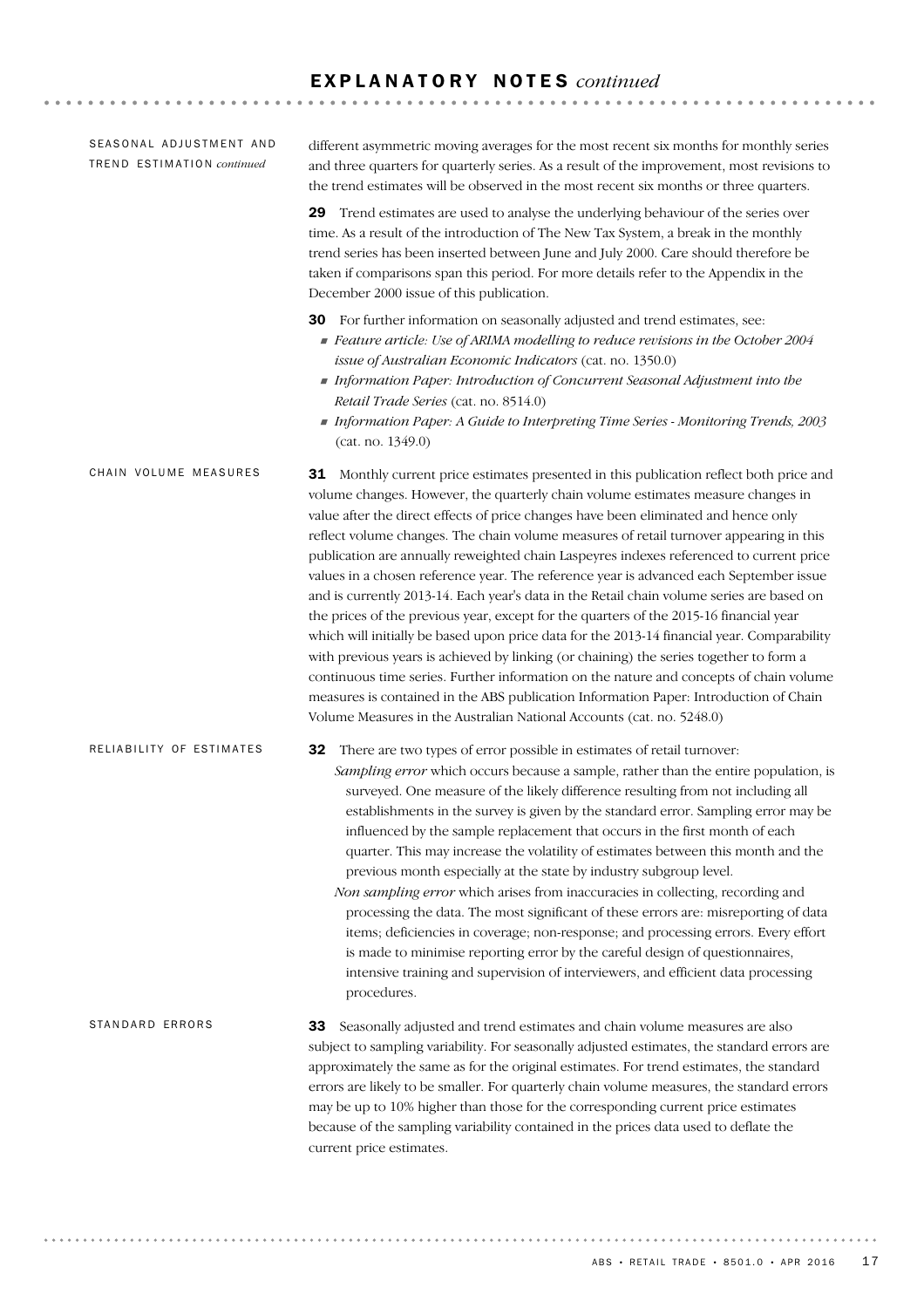#### E X P L A N A T O R Y N O T E S *continued*

STANDARD ERRORS *continued* 

34 Estimates, in original terms, are available from the Downloads tab of this issue on the ABS website. Estimates that have an estimated relative standard error (RSE) between 10% and 25% are annotated with the symbol '^'. These estimates should be used with caution as they are subject to sampling variability too high for some purposes. Estimates with a RSE between 25% and 50% are annotated with the symbol '\*', indicating that the estimates should be used with caution as they are subject to sampling variability too high for most practical purposes. Estimates with a RSE greater than 50% are annotated with the symbol '\*\*' indicating that the sampling variability causes the estimates to be considered too unreliable for general use.

35 To further assist users in assessing the reliability of estimates, key data series have been given a grading of A to B. Where:

- A represents a relative standard error on level of less than 2%. The published estimates are highly reliable for movement analysis.
- B represents a relative standard error on level between 2% and 5%, meaning the estimates are reliable for movement analysis purposes.

36 The tables below provide an indicator of reliability for the estimates in original terms. The reliability indicator is based on an average RSE derived over four years.

#### RELATIVE STANDARD ERRORS BY INDUSTRY GROUP

|         | Food      | Household<br>goods | Clothing,<br>footwear<br>and personal<br>accessory | Department | Other     | Cafes,<br>restaurants<br>and<br>takeaway |       |
|---------|-----------|--------------------|----------------------------------------------------|------------|-----------|------------------------------------------|-------|
|         | retailing | retailing          | retailing                                          | stores     | retailing | food services                            | Total |
| RSE (%) | A         | A                  | B                                                  | A          | B         | B                                        | A     |
|         |           |                    |                                                    |            |           |                                          |       |

#### RELATIVE STANDARD ERRORS BY STATE

|                          |  |  | NSW Vic. Old SA WA Tas. NT ACT Aust. |  |  |
|--------------------------|--|--|--------------------------------------|--|--|
| RSE(%) A A A A A B A A A |  |  |                                      |  |  |
|                          |  |  |                                      |  |  |

37 Standard errors for the Australian estimates (original data) for April 2016 contained in this publication are:

*Standard Data Series Estimate Error* Level of retail turnover *(\$m)* 23 832.8 164.5 Change from preceding month *(\$m)* –546.0 126.6 % change from preceding month *(%)* –2.2 0.6 

RELIABILITY OF TREND ESTIMATES

38 The trending process dampens the volatility in the original and seasonally adjusted estimates. However, trend estimates are subject to revisions as future observations become available.

COMPARABILITY WITH OTHER ABS ESTIMATES

39 The estimates of Retail turnover in this publication will differ from sales of goods and services by the Retail trade industry in *Business Indicators, Australia* (cat. no. 5676.0). This publication presents monthly estimates of the value of turnover of retail businesses, is sourced from the *Retail Business Survey*, includes the Goods and Services Tax and includes some retail trade businesses classified to a non-retail trade industry but which have significant retail trade activity. Estimates for sales of goods and services in *Business Indicators, Australia* are sourced from the economy wide *Quarterly Business*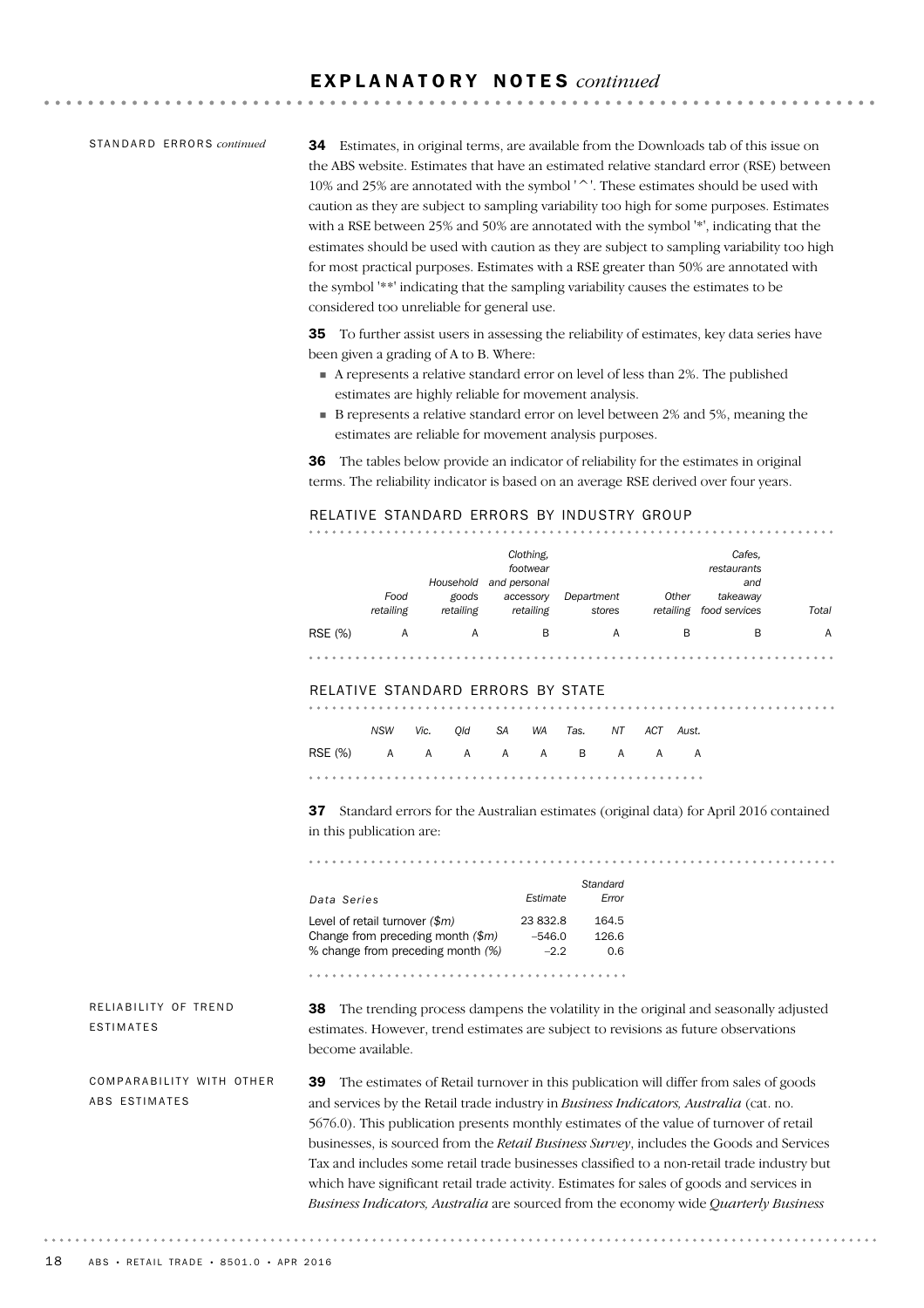| COMPARABILITY WITH OTHER<br>ABS ESTIMATES continued | Indicators Survey and exclude the Goods and Services Tax. In addition, the Retail<br>Business Survey does not include all classes in the ANZSIC Retail trade Division but<br>includes Cafes, restaurants and takeaway food services from the Accommodation and<br>Food Services Division. The use of different samples in the two surveys also contributes<br>to differences.                                                                                                                                                                                                                                                                                                                                                                                                                                      |
|-----------------------------------------------------|--------------------------------------------------------------------------------------------------------------------------------------------------------------------------------------------------------------------------------------------------------------------------------------------------------------------------------------------------------------------------------------------------------------------------------------------------------------------------------------------------------------------------------------------------------------------------------------------------------------------------------------------------------------------------------------------------------------------------------------------------------------------------------------------------------------------|
|                                                     | Quarterly Retail trade chain volume estimates contribute to the quarterly national<br>40<br>accounts in two main areas. First, they are an indicator of Household Final Consumption<br>Expenditure in the expenditure side of Gross domestic product. Historically Retail trade<br>estimates contribute about 55-60% of Household Final Consumption Expenditure but<br>this relative contribution can vary from quarter to quarter as household expenditure<br>shifts between retail trade and areas like personal services, travel and leisure activities<br>which are outside the scope of retail trade. Second, Retail trade estimates, along with<br>estimates from Business Indicators, Australia, contribute to estimates for the Retail<br>trade Division in the production side of Gross domestic product. |
| RETAIL TRADE PER CAPITA                             | 41 The estimates of retail turnover per capita are compiled from the monthly Retail<br>Business Survey and the quarterly Estimated Resident Population (ERP) published within<br>Australian Demographic Statistics (Cat. no. 3101.0). Retail turnover per capita estimates<br>are the ratios of total quarterly retail turnover to the quarterly ERP. The methods used in<br>deriving Retail turnover per capita estimates are consistent with those used for the<br>derivation of GDP per capita. As quarterly ERP estimates currently lag quarterly retail<br>trade estimates by approximately six months, the two most recent quarters of Retail per<br>capita estimates use ERP projections based on current trend.                                                                                            |
|                                                     | 42 The scope, coverage and methodology for the Retail Business Survey and ERP<br>estimates are included in the explanatory notes of the corresponding publications.<br>Detailed discussion around the derivation methodology, ERP projection and<br>interpretation of retail turnover per capita estimates are available as an Appendix within<br>the Explanatory notes tab to the June 2014 release of this publication.                                                                                                                                                                                                                                                                                                                                                                                          |
|                                                     | 43 Current price estimates and chain volume measures, in original, seasonally adjusted<br>and trend terms are available from the Downloads tab of this issue on the ABS website.<br>Revisions to the retail turnover per capita series will occur with every future revision of<br>quarterly ERP estimates and also following any revisions to Retail Trade estimates.                                                                                                                                                                                                                                                                                                                                                                                                                                             |
| RELATED PUBLICATIONS                                | Current publications and other products released by the ABS are available from the<br>44<br>Statistics View. The ABS also issues a daily Release Advice on the web site which details<br>products to be released in the week ahead. Users may also wish to refer to the following<br>publications:                                                                                                                                                                                                                                                                                                                                                                                                                                                                                                                 |
|                                                     | Australian National Accounts: National Income, Expenditure and Product (cat.<br>no. 5206.0)<br>Australian Industry (cat. no. 8155.0)                                                                                                                                                                                                                                                                                                                                                                                                                                                                                                                                                                                                                                                                               |
|                                                     | Business Indicators, Australia (cat. no. 5676.0).                                                                                                                                                                                                                                                                                                                                                                                                                                                                                                                                                                                                                                                                                                                                                                  |
|                                                     | As well as the statistics included in this and related publications, the ABS may have<br>45<br>other relevant data available. Inquires should be made to the National Information and<br>Referral Service on 1300 135 070.                                                                                                                                                                                                                                                                                                                                                                                                                                                                                                                                                                                         |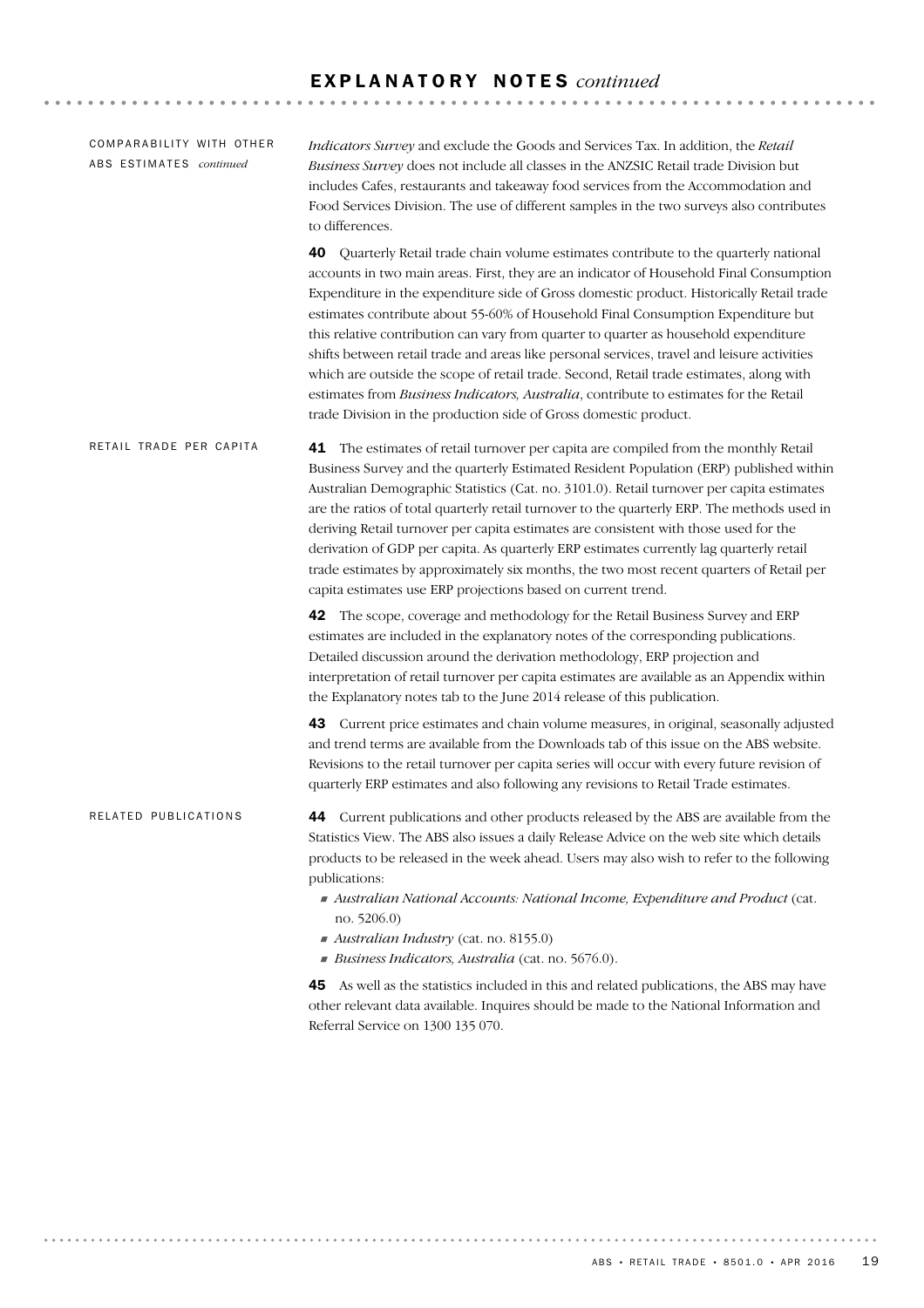#### APPENDIX 1 EXPERIMENTAL ESTIMATES OF ONLINE RETAIL TURNOVER

#### INTRODUCTION

1 This appendix presents estimates of the value of 'online retail turnover' in Australia (i.e. turnover from domestic online retail sales) from March 2013 and onwards.

2 The estimates are compiled from the monthly Retail Business Survey. The scope, coverage and methodology of this survey are provided in the explanatory notes of this publication.

3 Monthly estimates are presented in current price terms. Original estimates only are available, with a view to publishing seasonally adjusted and trend estimates in the future.

4 The estimates in this appendix are considered experimental. They are subject to evaluation and should therefore be used with caution.

5 Further discussion on the scope of the Retail Business Survey and the enhanced measurement of online retail trade activity can be found in the information paper Measurement of Online Retail Trade in Macroeconomics(cat. no. 8501.0.55.007).

. . . . . . . . . . . . .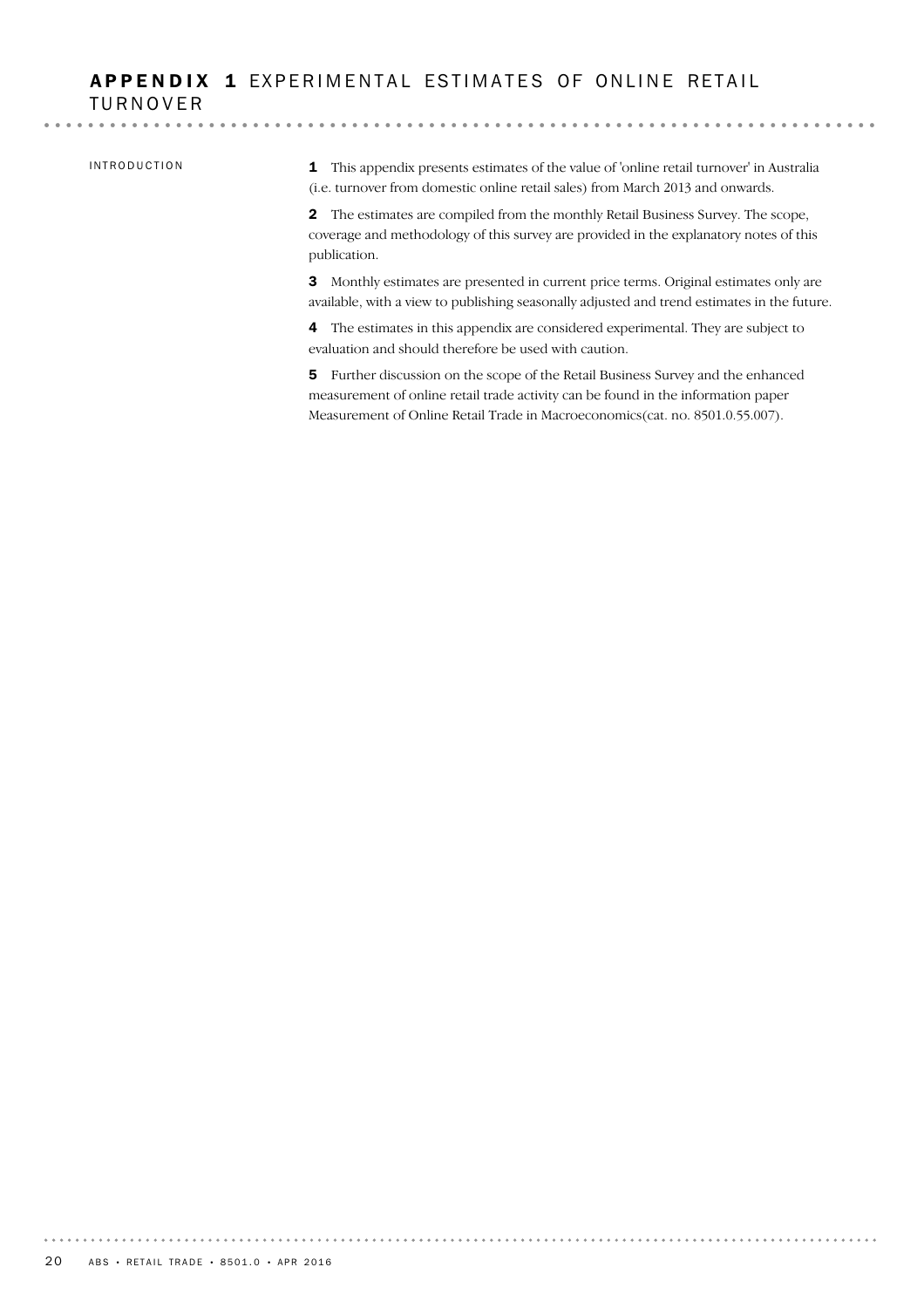## APPENDIX 1 EXPERIMENTAL ESTIMATES OF ONLINE RETAIL

TURNOVER *continued*

#### KEY STATISTICS

## A1 ONLINE RETAIL TURNOVER, Australia, By Type of Activity

#### 

|           |              |                      | Total  |
|-----------|--------------|----------------------|--------|
|           | Pure-play    | Multi-channel        | Online |
|           | Online       | <b>Online Retail</b> | Retail |
|           | Retail Trade | Trade                | Trade  |
|           |              |                      |        |
| Month     | \$m          | \$m                  | \$m    |
|           |              |                      |        |
|           |              | ORIGINAL             |        |
| 2013      |              |                      |        |
| March     | 146.2        | 271.3                | 417.4  |
| April     | 152.5        | 293.7                | 446.2  |
| May       | 182.5        | 273.9                | 456.4  |
| June      | 175.0        | 291.7                | 466.7  |
| July      | 161.1        | 294.4                | 455.6  |
| August    | 158.5        | 301.0                | 459.5  |
| September | 173.4        | 292.9                | 466.4  |
| October   | 202.3        | 308.3                | 510.6  |
| November  | 239.8        | 354.8                | 594.6  |
| December  | 249.9        | 378.9                | 628.8  |
|           |              |                      |        |
| 2014      |              |                      |        |
| January   | 184.1        | 343.1                | 527.1  |
| February  | 170.3        | 325.6                | 495.9  |
| March     | 174.8        | 357.2                | 532.0  |
| April     | 193.5        | 326.6                | 520.1  |
| May       | 203.6        | 370.8                | 574.4  |
| June      | 229.1        | 368.5                | 597.6  |
| July      | 205.1        | 386.0                | 591.1  |
| August    | 209.9        | 383.5                | 593.4  |
| September | 276.1        | 368.7                | 644.7  |
| October   | 272.8        | 435.2                | 708.0  |
| November  | 292.5        | 452.1                | 744.6  |
| December  | 337.2        | 517.6                | 854.8  |
| 2015      |              |                      |        |
| January   | 239.8        | 416.4                | 656.2  |
| February  | 219.6        | 376.8                | 596.4  |
| March     | 272.2        | 436.3                | 708.5  |
| April     | 260.9        | 424.5                | 685.4  |
| May       | 297.2        | 420.4                | 717.6  |
| June      | 324.4        | 452.5                | 777.0  |
| July      | 277.4        | 459.2                | 736.6  |
| August    | 292.2        | 453.4                | 745.5  |
| September | 318.8        | 459.7                | 778.5  |
| October   | 306.1        | 456.5                | 762.6  |
| November  | 331.3        | 508.2                | 839.6  |
| December  | 343.9        | 606.9                | 950.8  |
| 2016      |              |                      |        |
| January   | 260.3        | 464.9                | 725.2  |
| February  | 270.6        | 404.0                | 674.7  |
| March     | 297.3        | 453.8                | 751.1  |
| April     | 296.5        | 425.2                | 721.7  |
|           |              |                      |        |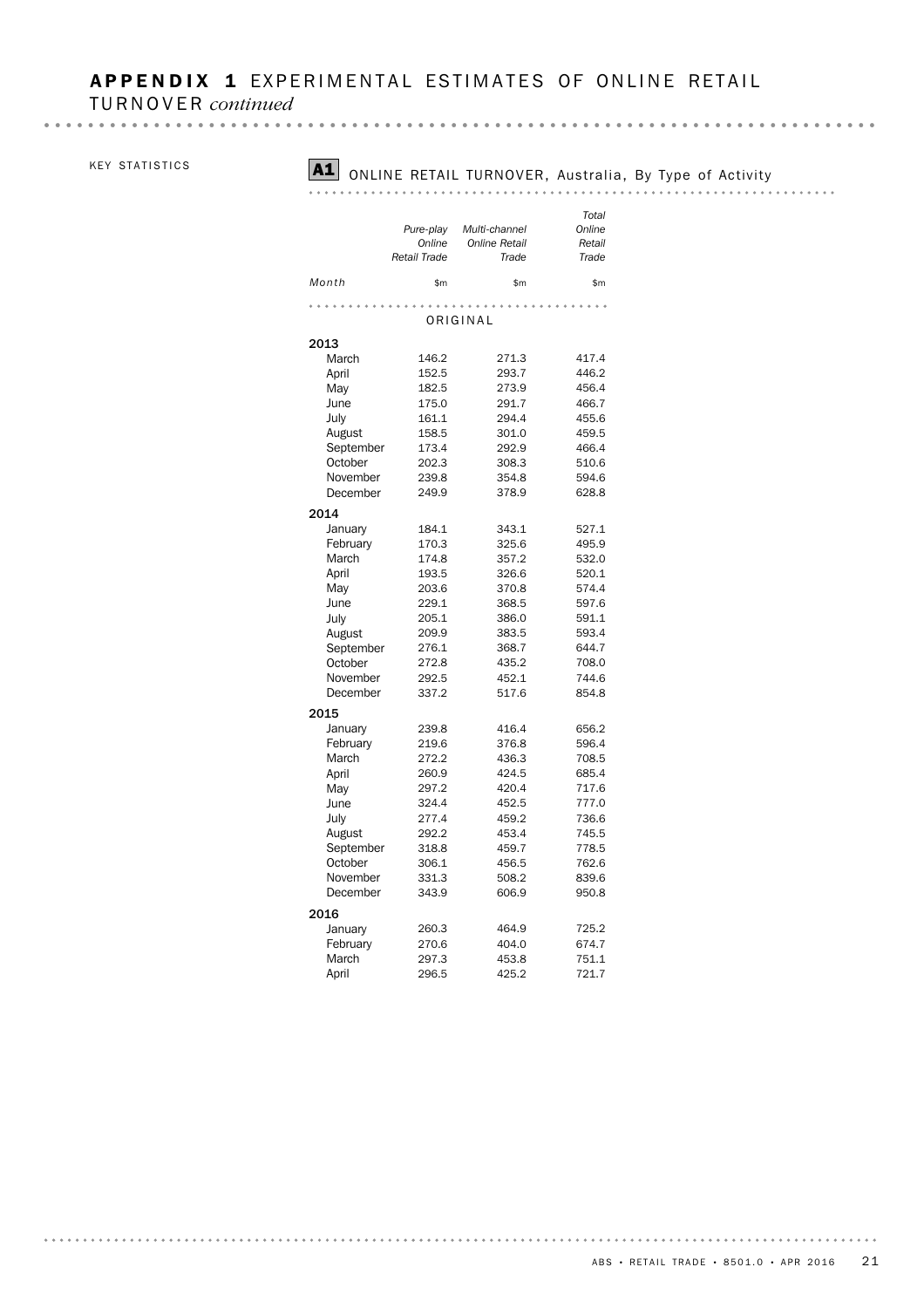|  | KEY STATISTICS continued |  |
|--|--------------------------|--|
|--|--------------------------|--|

## **A2** ONLINE RETAIL TURNOVER, Australia, By Type of<br>Activity —Percentage change from previous month<br>A2 Activity —Percentage change from previous month

|                 |              |                      | Total         |
|-----------------|--------------|----------------------|---------------|
|                 | Pure-play    | Multi-channel        | Online        |
|                 | Online       | <b>Online Retail</b> | Retail        |
|                 | Retail Trade | Trade                | Trade         |
| Month           | %            | %                    | %             |
| <b>ORIGINAL</b> |              |                      |               |
| 2013            |              |                      |               |
|                 | 4.3          | 8.3                  | 6.9           |
| April<br>May    | 19.7         | $-6.8$               | 2.3           |
|                 | $-4.1$       |                      |               |
| June            |              | 6.5                  | 2.3<br>$-2.4$ |
| July            | $-7.9$       | 0.9                  |               |
| August          | $-1.6$       | 2.2                  | 0.9           |
| September       | 9.4          | $-2.7$               | 1.5           |
| October         | 16.7         | 5.2                  | 9.5           |
| November        | 18.5         | 15.1                 | 16.5          |
| December        | 4.2          | 6.8                  | 5.7           |
| 2014            |              |                      |               |
| January         | $-26.3$      | $-9.5$               | $-16.2$       |
| February        | $-7.5$       | $-5.1$               | $-5.9$        |
| March           | 2.7          | 9.7                  | 7.3           |
| April           | 10.7         | $-8.6$               | $-2.2$        |
| May             | 5.2          | 13.6                 | 10.4          |
| June            | 12.5         | $-0.6$               | 4.0           |
| July            | $-10.4$      | 4.7                  | $-1.1$        |
| August          | 1.8          | $-0.7$               | 0.2           |
| September       | 31.6         | $-3.9$               | 8.7           |
| October         | $-1.2$       | 18.0                 | 9.8           |
| November        | 7.2          | 3.9                  | 5.2           |
| December        | 15.3         | 14.5                 | 14.8          |
| 2015            |              |                      |               |
| January         | $-28.9$      | $-19.5$              | $-23.2$       |
| February        | $-8.4$       | $-9.5$               | $-9.1$        |
| March           | 24.0         | 15.8                 | 18.8          |
| April           | $-4.2$       | $-2.7$               | $-3.3$        |
| May             | 13.9         | $-1.0$               | 4.7           |
| June            | 9.2          | 7.6                  | 8.3           |
| July            | $-14.5$      | 1.5                  | $-5.2$        |
| August          | 5.3          | $-1.3$               | 1.2           |
| September       | 9.1          | 1.4                  | 4.4           |
| October         | $-4.0$       | $-0.7$               | $-2.0$        |
| November        | 8.2          | 11.3                 | 10.1          |
| December        | 3.8          | 19.4                 | 13.2          |
|                 |              |                      |               |
| 2016            |              |                      |               |
| January         | $-24.3$      | $-23.4$              | $-23.7$       |
| February        | 4.0          | $-13.1$              | $-7.0$        |
| March           | 9.9          | 12.3                 | 11.3          |
| April           | $-0.3$       | $-6.3$               | $-3.9$        |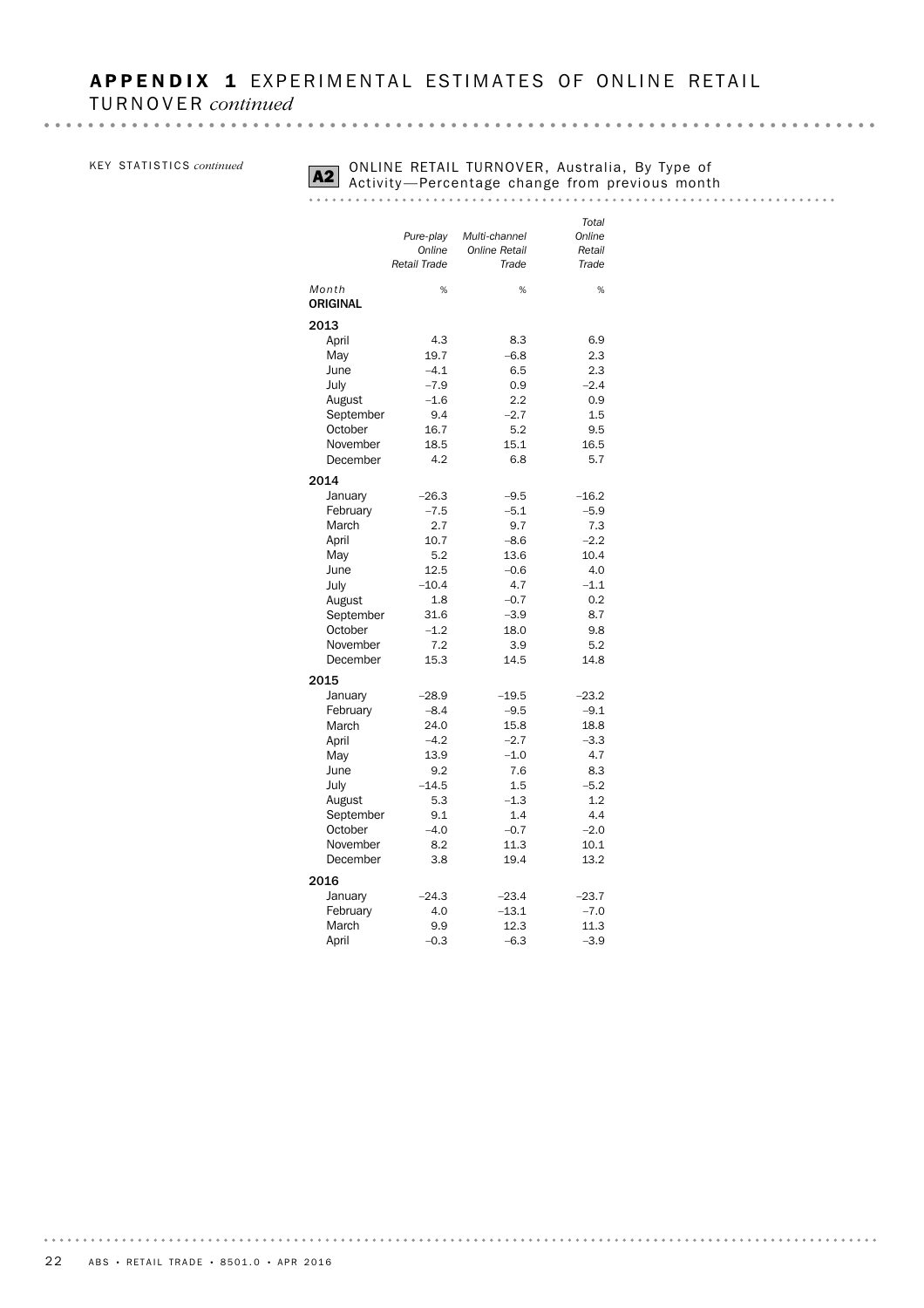KEY STATISTICS *continued* 

## **A3** ONLINE RETAIL TURNOVER, Australia, By Type of A3 Activity — Percentage of Total Australian Retail Turnover

#### *Total Pure-play Multi-channel Online Online Online Retail Retail Retail Trade Trade Trade Month* % % % ORIGINAL 2013 March 0.7 1.3 1.9<br>April 0.7 1.4 2.2 April 0.7 1.4 2.2 May 0.8 1.3 2.1 June 0.8 1.4 2.2 July 0.8 1.4 2.1 August 0.7 1.4 2.1 September 0.8 1.4 2.2 October 0.9 1.3 2.2 November 1.0 1.5 2.5 December 0.9 1.3 2.2 2014 January 0.8 1.5 2.3 February 0.8 1.6 2.4 March 0.8 1.6 2.4 April 0.9 1.5 2.4 May 0.9 1.6 2.5 June 1.0 1.7 2.7 July 0.9 1.7 2.6 August 0.9 1.7 2.6 September 1.2 1.6 2.8 October 1.1 1.8 2.9 November 1.2 1.8 3.0 December 1.1 1.7 2.8 2015 January 1.0 1.7 2.8 February 1.0 1.8 2.8 March 1.2 1.9 3.0 April 1.1 1.9 3.0 May 1.3 1.8 3.1 June 1.4 2.0 3.3 July 1.2 1.9 3.1 August 1.2 1.9 3.1 September 1.3 1.9 3.3 October 1.2 1.8 3.0 November 1.3 2.0 3.3 December 1.1 1.9 3.0 2016 January 1.1 1.9 2.9 February 1.2 1.8 3.0 March 1.2 1.9 3.1 April 1.2 1.8 3.0

#### DEFINITION OF ONLINE RETAIL TURNOVER

6 For the purposes of this publication, 'online retail turnover' is the value of turnover of 'retail trade' which is derived from 'online sales'. 'Retail trade' includes those industries defined in paragraphs 5 and 6 of the explanatory notes of this publication. 'Online sales' are defined as sales of goods and/or services where the order is placed by the buyer via the Internet or any other computer network, regardless of whether payment is made online or not.

CLASSIFICATION

7 The estimates are disaggregated between "pure-play" and "multi-channel" online retail trade activity. Pure-play online retail trade includes only the online sales of sole e-commerce retailers (i.e. retailers that trade with consumers solely via an online store and have no physical store). All other online sales are included in Multi-channel online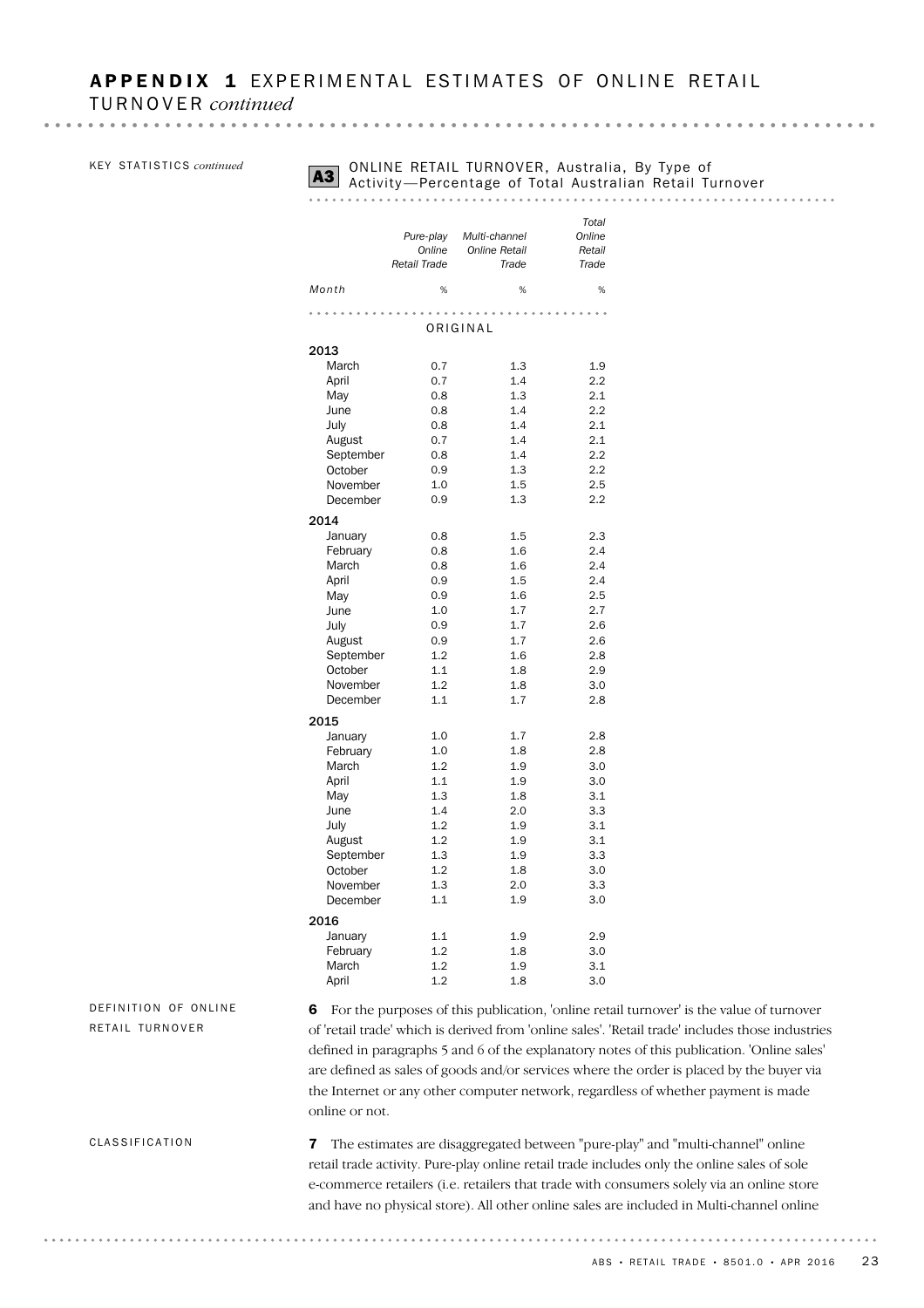## APPENDIX 1 EXPERIMENTAL ESTIMATES OF ONLINE RETAIL TURNOVER *continued*

| CLASSIFICATION continued                       | retail trade, comprised of retailers which combine an online store with a physical store<br>and/or other non-traditional means such as catalogues, mail-order and/or<br>telephone-order.                                                                                                                                                                                                                                                                                                                                                                                                               |
|------------------------------------------------|--------------------------------------------------------------------------------------------------------------------------------------------------------------------------------------------------------------------------------------------------------------------------------------------------------------------------------------------------------------------------------------------------------------------------------------------------------------------------------------------------------------------------------------------------------------------------------------------------------|
| SCOPE AND COVERAGE                             | The estimates of online retail turnover are compiled from the monthly Retail<br>8<br>Business Survey. The scope of this survey includes all employing businesses within<br>Australia from selected retail trade and food services industries which predominately sell<br>to households.                                                                                                                                                                                                                                                                                                                |
|                                                | The online retail sales of both store based and non-store based retailers, including<br>9<br>pure-play online retailers, will be included in this scope. However, online sales by<br>non-employing businesses and non-resident retailers overseas which sell directly to the<br>Australian general public via an online store are not included, nor are they within the<br>primary purpose or scope of the Retail Business Survey.                                                                                                                                                                     |
|                                                | <b>10</b> The survey also excludes online retail sales from businesses with a non-retail<br>industry classification, such as businesses which sell predominantly to other businesses<br>(which are predominantly wholesalers) and businesses which produce goods for direct<br>selling to consumers from the same premises (which are predominantly manufacturers).                                                                                                                                                                                                                                    |
|                                                | 11 The methodology used to derive the estimates of online retail turnover is also<br>based on the same sample design and generalised estimation methodology which is<br>used for the Retail Business Survey.                                                                                                                                                                                                                                                                                                                                                                                           |
| ONGOING INVESTIGATIONS<br>AND UPCOMING CHANGES | 12 Further enhancements to improve the coverage and presentation of estimates of<br>online retail turnover are the subject of ongoing investigation by the ABS. These include<br>(but are not limited to) potential enhancements to the methodology of the Retail<br>Business Survey which would optimise the survey design for estimating both online and<br>total retail turnover, rather than the current design which is optimised for estimating<br>total retail turnover only.                                                                                                                   |
|                                                | 13 Changes to the presentation of the estimates are planned for future issues of Retail<br>Trade. Future issues are expected to include:<br>Estimates of the sampling variability associated with the new estimates of online<br>retail turnover;<br>• Spreadsheets including the new estimates, available from the Downloads tab of this<br>publication on the ABS website; and<br>Discussion on the potential disaggregation of the new estimates by state and<br>territory, and conceptual issues associated with disaggregating online retail turnover<br>by location of business and/or consumer. |
| SUGGESTIONS AND<br>FEEDBACK                    | 14 As part of our ongoing investigations, we are currently seeking user feedback and<br>suggestions about the presentation of the experimental time series in this publication<br>and the upcoming changes planned for future issues. In particular, comment is sought<br>on the usefulness of the proposed industry disaggregation.                                                                                                                                                                                                                                                                   |
|                                                | 15 If you have any feedback or suggestions please contact Ben Dorber by email at<br>ben.dorber@abs.gov.au or by phone on Sydney (02) 9268 4723.                                                                                                                                                                                                                                                                                                                                                                                                                                                        |
| RELATED PUBLICATIONS                           | Users may also wish to refer to the following:<br>16<br>Feature Article from Retail Trade, (cat. no. 8501.0) November 2013<br>• Measurement of Online Retail Trade in Macroeconomic Statistics (cat. no.<br>8501.0.55.007).                                                                                                                                                                                                                                                                                                                                                                            |
|                                                | As well as the statistics included in this and related publications, the ABS may have<br>17<br>other relevant data available. Inquiries should be made to the National Information and<br>Referral Service on 1300 135 070.                                                                                                                                                                                                                                                                                                                                                                            |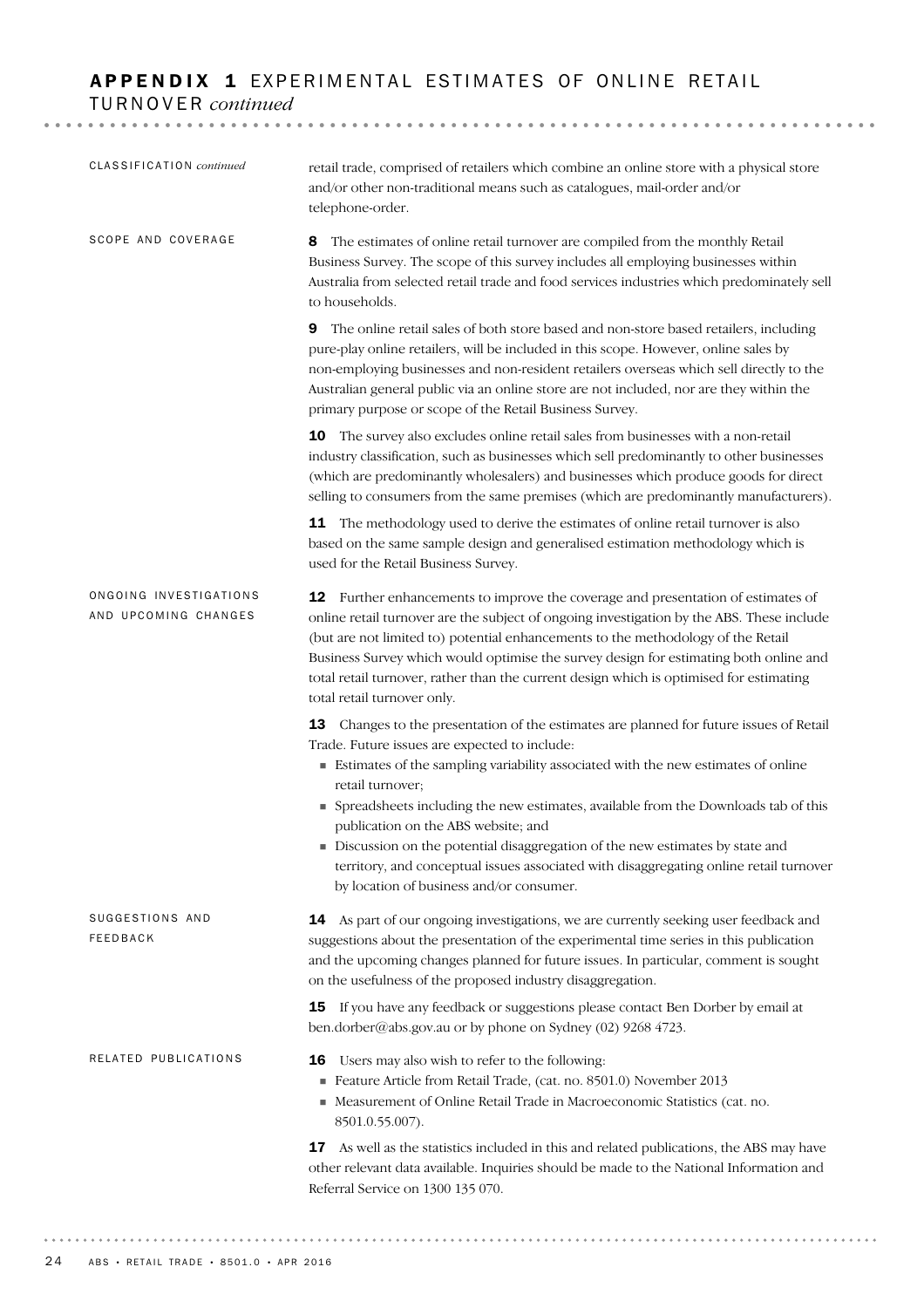INTRODUCTION

1 The feature article 'Coverage of Household Final Consumption Expenditure' published in Retail Trade, Australia September 2013 discussed changes in household expenditure patterns over time and describes ongoing investigations to improve coverage of Coverage of Household Final Consumption Expenditure (HFCE) in this publication.

2 With a focus on services and other categories which are outside the scope of Retail Trade the Survey of Consumer Sales was introduced and currently consists of two activity based collections; Survey of Consumer Sales - Energy Retailing and the Survey of Consumer Sales - Communication Services.

3 The Survey of Consumer Sales will provide key quarterly indicators on the performance of the Australian economy and will be an important component in the compilation of HFCE in the National Accounts. Details on the compilation of HFCE is available from Australian System of National Accounts: Concepts, Sources and Methods (cat. no. 5216.0). Chapter 10 Gross Domestic Product - Expenditure Approach (GDP(E)) outlines the data sources and methods used in the estimation of annual and quarterly household final consumption expenditure by Classification of Individual Consumption by Purpose (COICOP) category.

4 The Survey of Consumer Sales - Energy Retailing is considered a census of energy retailing activity. The scope excludes energy generation and energy distribution. It collects estimates for the sale of electricity and gas to consumer customers in Australia. A quarterly indicator is derived from the revenue data obtained from the service providers.

5 The Survey of Consumer Sales - Communication Services is a sample of telecommunication providers considered to be major service providers. It collects estimates for the sale of mobile services, fixed line phone services and fixed internet services to consumer customers in Australia. A quarterly indictor is derived using only the revenue data obtained from these major service providers. The revenue data is not weighted to account for the smaller providers. The indicator currently includes telephone and internet services and excludes the sale of equipment. The survey may be expanded in the future to include postal services.

6 Available in this publication are experimental estimates for Electricity Retailing, Gas Retailing and Telecommunication Services Retailing. The full time series are available from the Downloads tab of this publication on the ABS website. The Electricity and Gas retailing series commenced in June quarter 2012. The Telecommunication Services Retailing series commenced in December quarter 2012.

7 Quarterly estimates are presented in current price values. Original estimates only are available, with a view to publishing seasonally adjusted and trend estimates in the future.

8 The estimates in this appendix are considered experimental. They are subject to evaluation and should therefore be used with caution.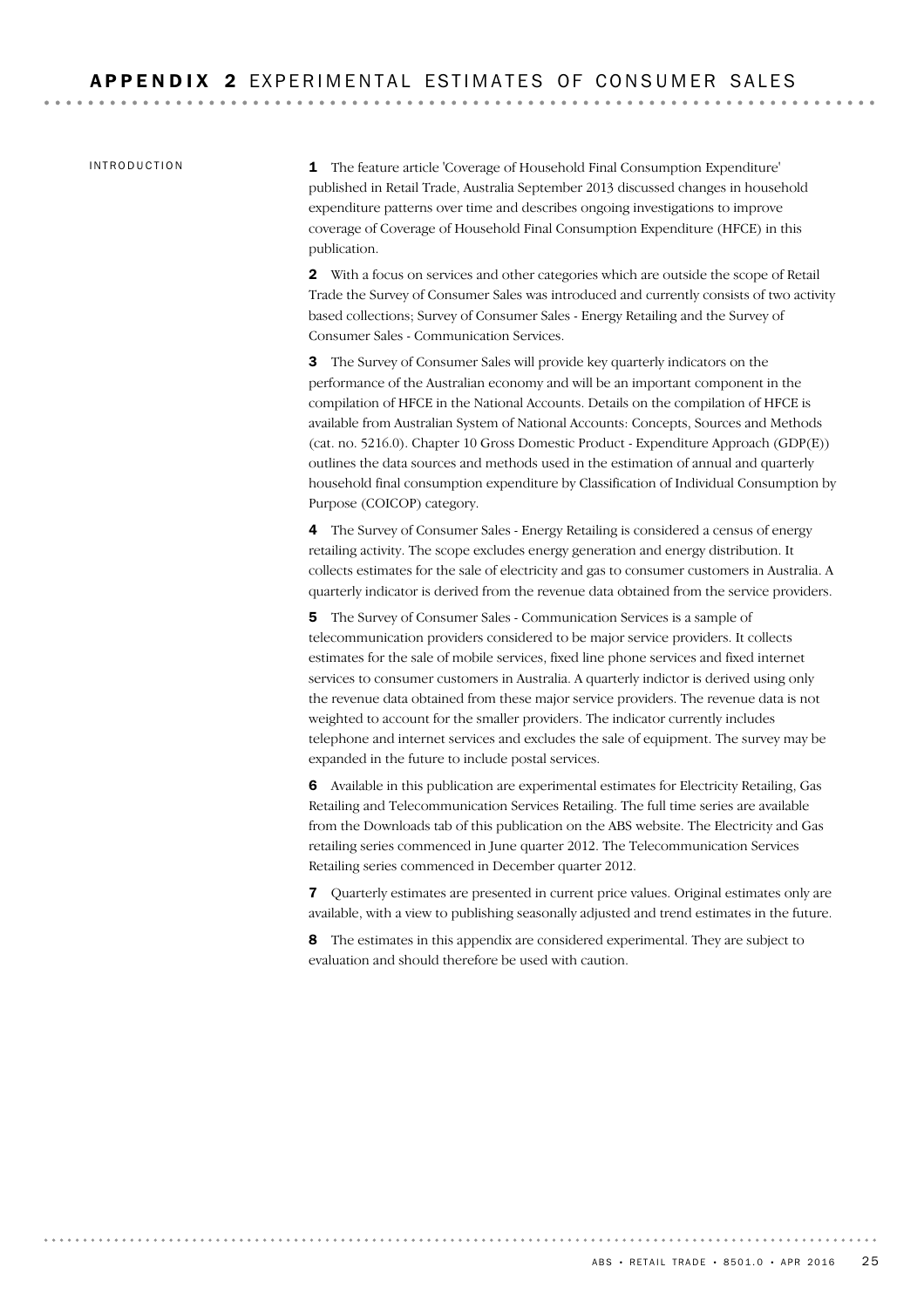*continued*

#### KEY STATISTICS

. . . . . . . . . .

 $\sim$   $\sim$   $\sim$   $\sim$ 

### A5 CONSUMER SALES, Australia, By Type of Activity

|           | Electricity<br>retailing | Gas<br>retailing | Telecommunication<br>Services retailing |
|-----------|--------------------------|------------------|-----------------------------------------|
| Quarter   | \$m                      | \$m              | \$m                                     |
|           |                          | ORIGINAL         |                                         |
| 2014      |                          |                  |                                         |
| March     | 3923.3                   | 563.7            | 4 2 7 7 .8                              |
| June      | 4 1 1 2.9                | 1054.6           | 4 2 5 8.3                               |
| September | 4 2 1 2.7                | 1 430.7          | 4 3 5 8.4                               |
| December  | 3577.7                   | 727.3            | 4 4 2 4 .8                              |
| 2015      |                          |                  |                                         |
| March     | 3833.6                   | 605.5            | 4 3 6 6.6                               |
| June      | 3 980.7                  | 1 2 6 5.4        | 4 3 6 9.4                               |
| September | r4 252.5                 | r1 632.6         | 4 4 2 2.3                               |
| December  | r3 925.7                 | r921.2           | r4 434.3                                |
| 2016      |                          |                  |                                         |
| March     | 4 009.0                  | 759.9            | 4412.2                                  |
|           |                          |                  |                                         |

r revised

### CONSUMER SALES, AUSTRALIA, BY TYPE OF ACTIVITY, A6 Percentage change from previous quarter . . . . . . . . . . . . .

|                                                | Electricity<br>retailing     | Gas<br>retailing                    | Telecommunication<br>Services retailing |
|------------------------------------------------|------------------------------|-------------------------------------|-----------------------------------------|
| Quarter                                        | %                            | %                                   | %                                       |
|                                                |                              | ORIGINAL                            |                                         |
| 2013<br>December                               | $-14.5$                      | $-41.7$                             | 1.4                                     |
| 2014<br>March<br>June<br>September<br>December | 6.5<br>4.8<br>2.4<br>$-15.1$ | $-28.6$<br>87.1<br>35.7<br>$-49.2$  | $-0.1$<br>$-0.5$<br>2.4<br>1.5          |
| 2015<br>March<br>June<br>September<br>December | 7.2<br>3.8<br>6.8<br>$-7.7$  | $-16.7$<br>109.0<br>29.0<br>$-43.6$ | $-1.3$<br>0.1<br>1.2<br>0.3             |
| 2016<br>March                                  | 2.1                          | $-17.5$                             | $-0.5$                                  |

TIMING OF SURVEY CYCLE

9 Surveys are conducted in respect of each quarter and returns are completed during the eight or nine week period after the end of the quarter to which the survey data relate. E.g. December quarter returns are completed during January and February.

DEFINITION OF CONSUMER SALES

10 For the purposes of this publication, "consumer sales" are the value of sales to consumer customers. A consumer customer includes households, individuals and all other customers who are not corporate, business and government customers.

11 The Survey of Consumer Sales - Energy Retailing further details a consumer customer as a residential customer who:

- Consumes electricity and gas for domestic use;
- Consumes below 100 megawatt hours (MWh) of electricity annually; and

. . . . . . . . . . . . . .

Consumes below 1 terajoule (TJ) of gas annually.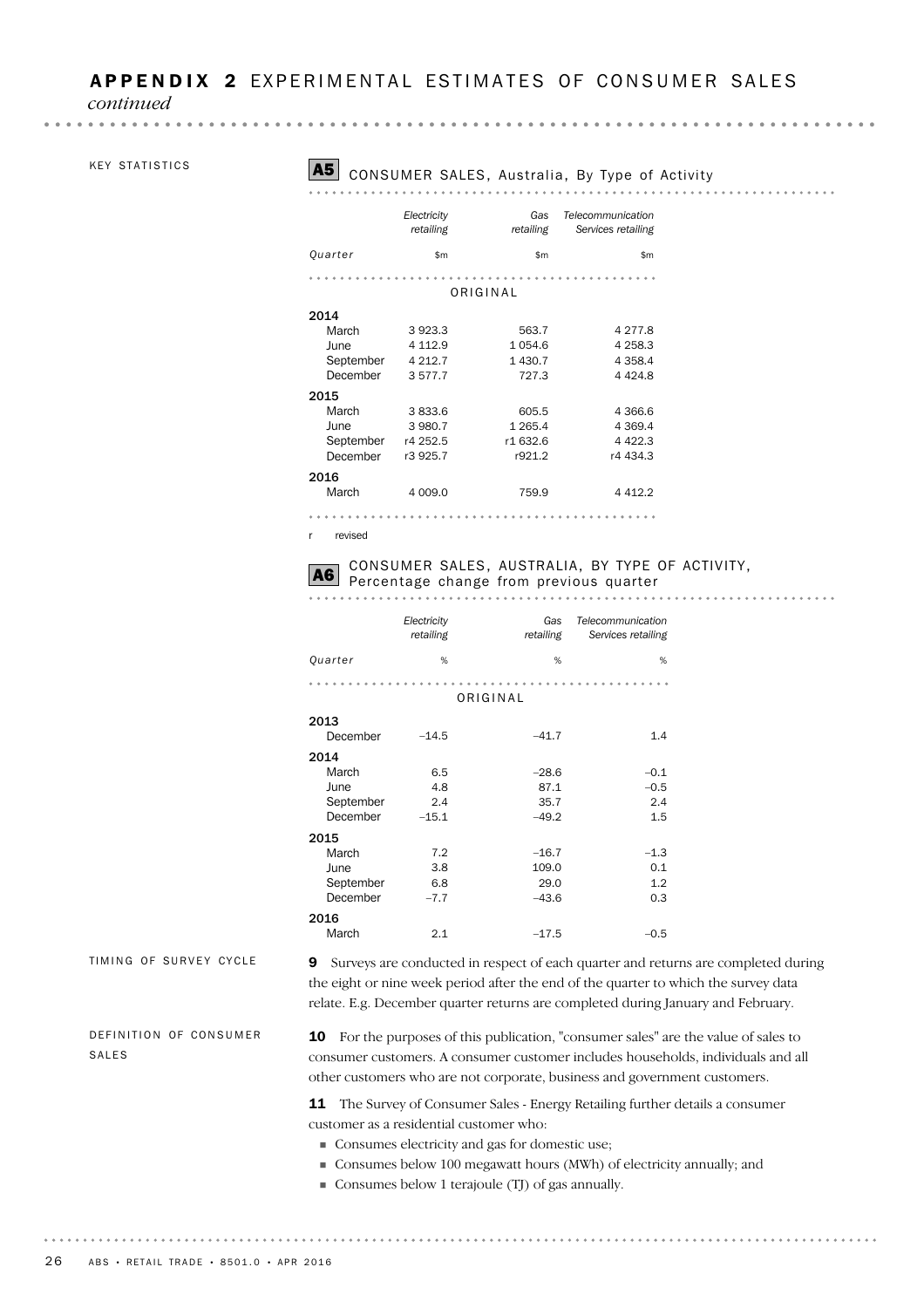#### APPENDIX 2 EXPERIMENTAL ESTIMATES OF CONSUMER SALES

*continued*

| CLASSIFICATIONS    | 12 Many ABS publications are classified according to the Australian and New Zealand<br>Standard Industrial Classification (ANZSIC) 2006 (cat. no. 1292.0). Outputs from the<br>Survey of Consumer Sales are not classified according to ANZSIC and are instead<br>classified by activity with reference to the Classification of Individual Consumption<br>according to Purpose (COICOP). The aim of this classification is to survey businesses<br>which sell services to consumers, allowing for those businesses for which the surveyed<br>activity may be a secondary activity.                    |
|--------------------|--------------------------------------------------------------------------------------------------------------------------------------------------------------------------------------------------------------------------------------------------------------------------------------------------------------------------------------------------------------------------------------------------------------------------------------------------------------------------------------------------------------------------------------------------------------------------------------------------------|
|                    | 13 Energy retailing activity is defined with reference to the COICOP category<br>"Electricity, Gas and Other fuels". Electricity retailing is the sale of electricity to consumer<br>customers. Gas retailing is the sale of town and natural gas to consumer customers. The<br>sale of liquefied hydrocarbons (e.g. LPG) is currently excluded, though these are<br>included in the COICOP category for gas.                                                                                                                                                                                          |
|                    | 14 Telecommunication services retailing is defined with reference to COICOP category<br>"Telephone and telefax services". Telecommunication services retailing is the sale of<br>mobile services, fixed line phone services and fixed internet services to consumer<br>customers.                                                                                                                                                                                                                                                                                                                      |
| SCOPE AND COVERAGE | The scope of the Energy Retailing collection is all businesses that hold a licence<br>15<br>obtained from a regulatory body to operate as an energy retailer. Energy generation and<br>distribution activities are outside the scope of the survey.                                                                                                                                                                                                                                                                                                                                                    |
|                    | 16 The frame used for the Energy Retailing collection is taken from a registry list of all<br>operating energy retailers in Australia produced by the Energy Supply Association of<br>Australia (ESAA).                                                                                                                                                                                                                                                                                                                                                                                                |
|                    | The scope of the Communication Services collection includes those telephone and<br>17<br>internet service providers that retail to consumer customers in Australia. Internet Service<br>Providers (ISPs) are defined as those who operate in Australia and supply internet<br>connectivity and access services to consumer customers. Libraries, internet kiosks,<br>internet cafes and hotspots that provide internet access on a casual basis are excluded.                                                                                                                                          |
|                    | The frame used for the Communication Services collection is drawn from the<br>18.<br>Internet Activity Survey (IAS) (cat. no. 8153.0). The population frame for this survey is<br>produced from a list of ISPs sourced from the Telecommunication Industry<br>Ombudsman, with whom ISPs are required to register. Currently the coverage of the<br>Communication Services collection is limited to the top size category used in the IAS.<br>which is defined as a 'very large ISP' having 100,001 or more subscribers. Further details<br>on the IAS frame are provided in the IAS explanatory notes. |
|                    | 19<br>The Survey of Consumer Sales aims to measure expenditure by consumer<br>customers on services. For this reason, the estimates are broader than the income<br>received by retailers, including for example; the Goods and Services Tax (GST),<br>government concessions, discounts and solar rebates.                                                                                                                                                                                                                                                                                             |
| SURVEY METHODOLOGY | The Survey of Consumer Sales is conducted electronically on a quarterly basis and<br>20<br>may include Government-owned and/or controlled Public Non-Financial Corporations.                                                                                                                                                                                                                                                                                                                                                                                                                           |
|                    | The statistical unit used to represent each energy retailer is sourced from the ABS<br>21<br>Business Register (ABSBR). The majority of the businesses within scope of this survey are<br>large businesses with the statistical unit being the Type of Activity Unit (TAU). However<br>there are a few units where the Australian Business Number (ABN) is the statistical unit<br>and is suitable for ABS statistical needs when the business is simple in structure.                                                                                                                                 |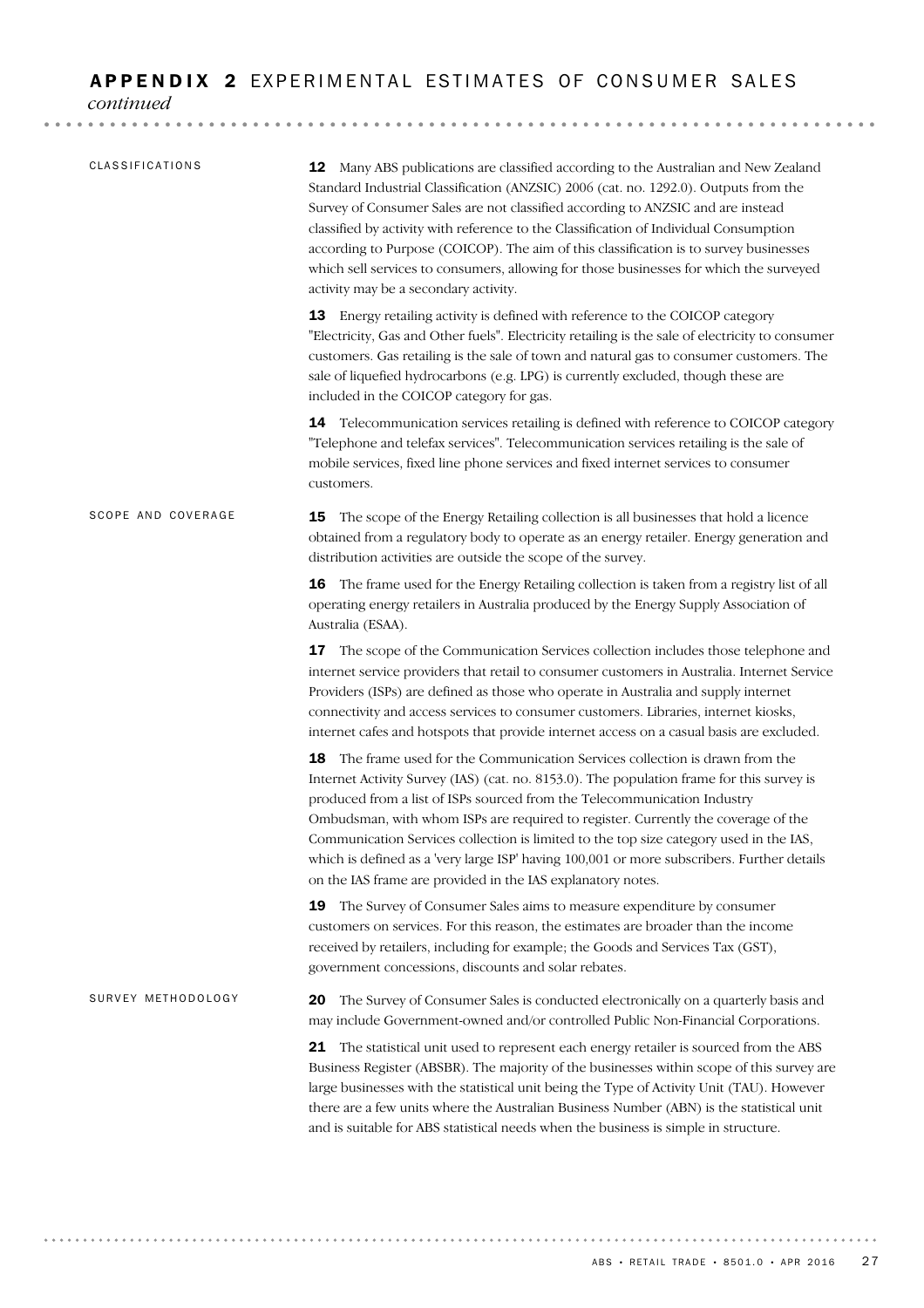#### APPENDIX 2 EXPERIMENTAL ESTIMATES OF CONSUMER SALES

*continued*

| SURVEY METHODOLOGY<br>continued                                | 22 Service providers are asked to provide consumer sales data on an accrual basis.<br>Where a selected unit does not respond in a given survey period, a value is estimated. If<br>data are subsequently provided, the estimated value is replaced with the reported data.<br>Aggregates are calculated from all the data by summing the individual unit level data.<br>Data are edited at both individual unit level and aggregate level.                                                                                                              |
|----------------------------------------------------------------|---------------------------------------------------------------------------------------------------------------------------------------------------------------------------------------------------------------------------------------------------------------------------------------------------------------------------------------------------------------------------------------------------------------------------------------------------------------------------------------------------------------------------------------------------------|
|                                                                | 23 The Survey of Consumer Sales - Energy Retailing is based on a complete<br>enumeration of businesses that have been identified as holding a licence to retail<br>electricity and/or gas to consumer customers.                                                                                                                                                                                                                                                                                                                                        |
|                                                                | <b>24</b> The Survey of Consumer Sales - Communication Services is based on a sampled<br>enumeration of businesses that have been identified as active ISPs.                                                                                                                                                                                                                                                                                                                                                                                            |
| REVISIONS                                                      | The survey frame and sample are updated annually to ensure that the sample<br>25<br>remains representative of the target population.                                                                                                                                                                                                                                                                                                                                                                                                                    |
| SEASONALLY ADJUSTED AND<br><b>TREND ESTIMATES</b>              | <b>26</b> Original estimates only are available, with a view to publish seasonally adjusted and<br>trend estimates in the future.                                                                                                                                                                                                                                                                                                                                                                                                                       |
| COMPARABILITY WITH<br>NATIONAL ACCOUNTS AND<br>OTHER ESTIMATES | 27 The Survey of Consumer Sales has collected data to provide new indicators of<br>household expenditure for categories currently outside the scope of Retail Trade. The<br>experimental estimates presented in this publication will differ from corresponding<br>HFCE statistics as published in Australian National Accounts: National Income,<br>Expenditure and Product (cat. no. 5206.0). More detail on the compilation of HFCE is<br>available from Australian System of National Accounts: Concepts, Sources and Methods<br>(cat. no. 5216.0). |
|                                                                | 28 The Communication Services estimates presented in this publication are estimates<br>derived from revenue data obtained from major telecommunication service providers<br>only and include telephone and internet services only. The aggregate excludes Postal<br>Services and the sale of equipment.                                                                                                                                                                                                                                                 |
|                                                                | 29 The experimental estimates are not comparable to the value of energy sales<br>published in the Business Indicators, Australia (cat. no. 5676.0) and Australian Industry<br>(cat. no. 8155.0) because the estimates within these publications are classified according<br>to ANZSIC and do not exclude sales to business customers and government customers.                                                                                                                                                                                          |
| GENERAL<br>ACKNOWLEDGEMENT                                     | 30 ABS publications draw extensively on information provided freely by individuals,<br>businesses, governments and other organisations. Their continued cooperation is very<br>much appreciated; without it, the wide range of statistics published by the ABS would<br>not be available. Information received by the ABS is treated in strict confidence as<br>required by the Census and Statistics Act 1905.                                                                                                                                         |
|                                                                | <b>31</b> As well as the statistics included in this and related publications, the ARS have other                                                                                                                                                                                                                                                                                                                                                                                                                                                       |

31 As well as the statistics included in this and related publications, the ABS have other relevant data available. Enquiries should be made to the National Information and Referral Service on 1300 135 070.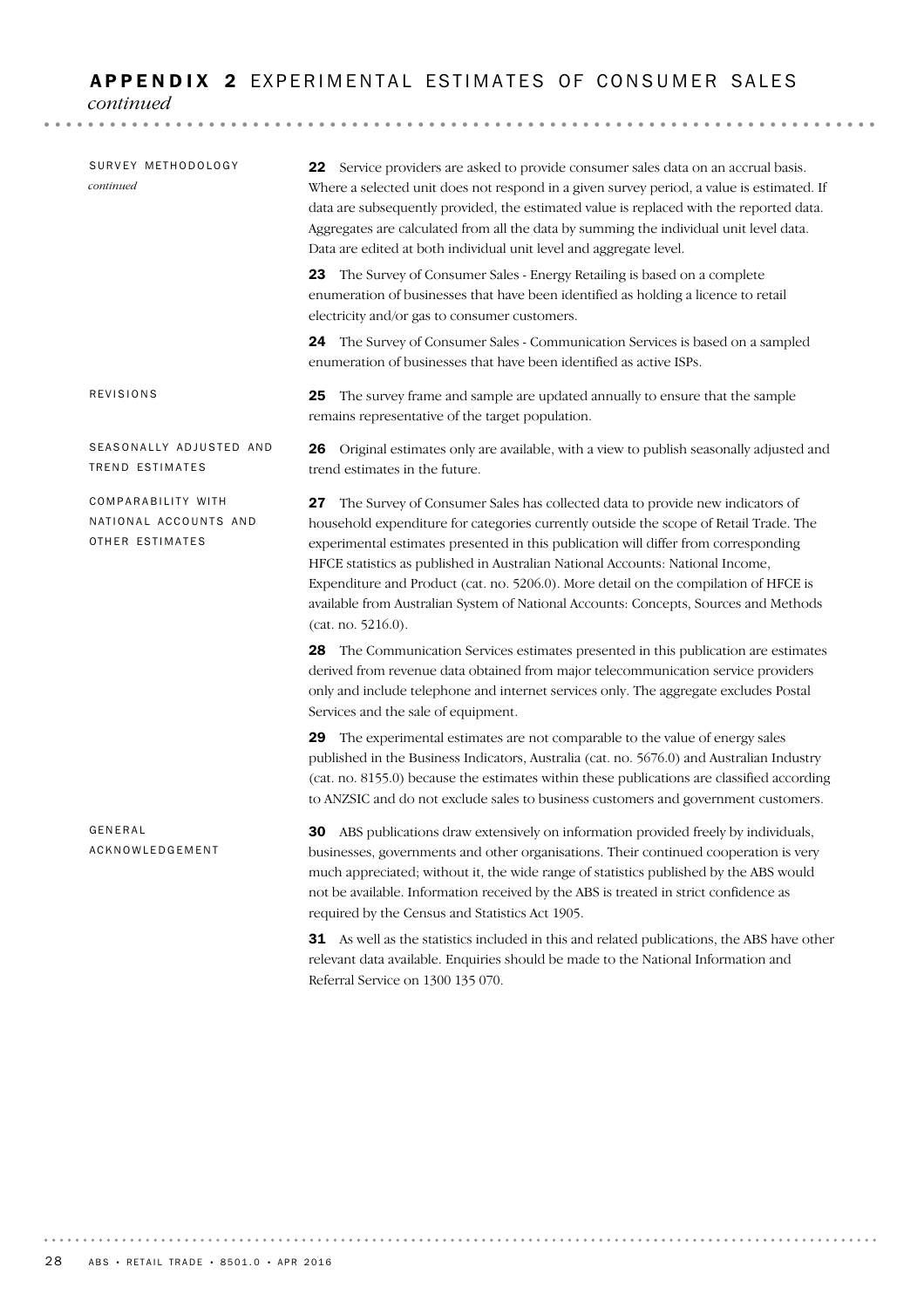. . . . . . . . .

EFFECT OF NEW SEASONALLY ADJUSTED ESTIMATES ON TREND ESTIMATES

. . . . . . . . . . . . .

1 As original estimates become available each month, the estimates of the seasonal pattern and trend series are updated to include the most up to date information. This means that most seasonally adjusted and trend estimates are likely to be revised when the next month's data become available. To assist readers of this publication in analysing retail trends, the 'what-if' chart presents the approximate effect that two possible future scenarios would have on the current and previous trend movement estimates of total retail turnover for Australia. Note that the 'what-if' graph gives an idea of possible trend revisions based on future seasonally adjusted estimates and does not account for revised seasonally adjusted estimates based on additional original data. ABS research shows that approximately 75% of the total revision to the trend estimate at the current end of the series is due to the use of different asymmetric moving averages when a new data point becomes available. For more information see the trend estimates section of the Explanatory Notes. The two future scenarios considered are based on the 25th and 75th percentiles of seasonally adjusted movements calculated from the historical series. The two scenarios are as follows:

Scenario 1. Next month's seasonally adjusted estimate of retail turnover rises 0.712%. Scenario 2. Next month's seasonally adjusted estimate of retail turnover falls 0.022%.